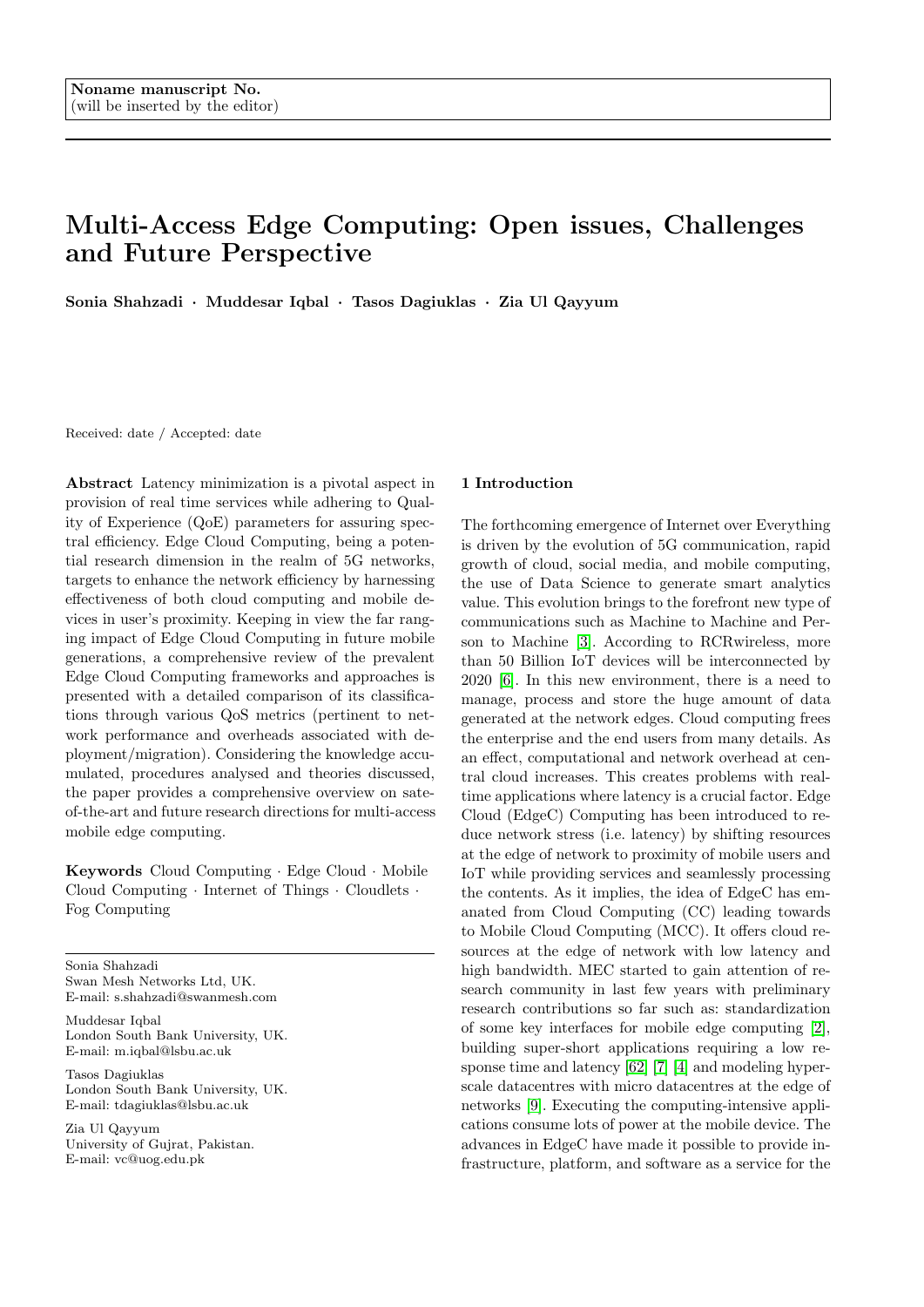end-users from any computer with a fixed or wireless Internet connection. EdgeC can extend such services to mobile devices. Since there are several billions of mobile subscribers world-wide, EdgeC has the potential to have far-reaching impacts in the wireless industry and in our society. The delivery of demanding applications (e.g. streaming, augmented reality, on-line gaming etc) to/from the cloud to the mobile users relies on wireless networks (e.g., WiFi, 3G, 4G, 5G etc) for data and control between the cloud and mobile devices. Compared with fixed networks, wireless networks have limited bandwidth, latency due to network congestion, and connectivity. Moreover, under the presence of more mobile devices, the bandwidth available to each device will be further reduced, and network latency can go up and response time for mobile users can be higher. The main objectives of this paper are to present use case scenarios associated with Edge Cloud Computing, describe the latest advances in different standardization fora related to Edge Cloud Computing, discuss future research challenges. In remainder of this paper, section [2](#page-1-0) describes the application scenarios and motivation; section [3](#page-3-0) describes different approaches for Edge Cloud computing and section [4](#page-5-0) describes the classification and comparison of existing frameworks. The section [5](#page-7-0) presents the open research challenges and issues and paper is finally concluded in section [6.](#page-7-1)

# <span id="page-1-0"></span>2 Motivation

As an effect, the initial objective of EdgeC is to adapt cloud computing to the mobile environment in anywhere and anytime manner, where data are stored and processed outside mobile devices [\[74\]](#page-16-0) [\[55\]](#page-15-1). Some of the most critical issues related to EdgeC include: network latency and limited network bandwidth and user mobility. Despite the advances in smartphones, they still have limited processing capability and limited battery life, especially with the growing demand for energyhungry applications, such as video streaming and 3D gaming. [\[72\]](#page-16-1) described MEC as an emerging paradigm that provides computing, storage and networking resources within the edge of mobile Radio Access Network (RAN). The preparation for deployment of 5G network and tactile Internet sparked conversations about issues that need to be solved to increase the QoE of applications based on this platform. These applications require low latency and real-time data to effectively utilize its functionalities. Research done by [\[78\]](#page-16-2) observed that the existing cloud infrastructure cannot resolve this issue. [\[15\]](#page-13-6) explained the key issue mobile edge computing aims to solve is to reduce the network bandwidth and latency

in other to improve QoE. This would be done by bringing cloud infrastructure closer to the user. [\[27\]](#page-14-0) demonstrated that deploying cloudlets in close proximity with the end user improves the execution of latency-critical applications.

The trend of pushing cloud computing to the edge of mobile networks are expected to continue to accelerate in years to come. According to [\[72\]](#page-16-1) the challenges and open issues associated with MEC includes data interoperability, resource management, and orchestration, service discovery and security.

This section present scenarios are highlighted in the following section where MEC can be beneficial in terms of performance improvements [\[7\]](#page-13-3).

#### 2.1 Augmented Reality (AR)

Augmented reality (AR) merges the view of real world and computer generated sensory inputs such as graphics, GPS data, sound and video [\[7\]](#page-13-3). AR allows the user to see the real world, with virtual objects superimposed upon or composited with the real world so that the information about the surrounding real world of the user becomes interactive and digitally manipulable. EdgeC can be used for generation of rendering. Required processing can be performed on EdgeC instead of the main server due to requirement of high processing speed and low latency.

## 2.2 Connected Vehicles

The number of connected vehicles has been increased to support Vehicle-to-everything (V2X) communication, e.g. inform vehicles about road conditions through image/video analysis route prediction, collision warning applications such as safety, infotainment and communication or any other information that may affect the vehicle. Furthermore, the use of Roadside Units is intended to increase efficiency, and convenience of the V2X applications [\[85\]](#page-16-3). As the number of connected vehicles increases and use cases evolve, the volume of data will continue to increase along with the need to minimize latency and optimize QoE. EdgeC can be very useful to push V2X applications, data, and services from central cloud to the edge of network (e.g. Roadside units), this would help in bringing data and analytics applications closer to the vehicles at the roadside units, enabling applications acceleration over the vehicles [\[81\]](#page-16-4). The Mobile Edge Computing application can operate as a highly distributed roadside unit to support vehicle-toeverything (V2X) communication. Thus helps in sending the useful information to the nearby cars without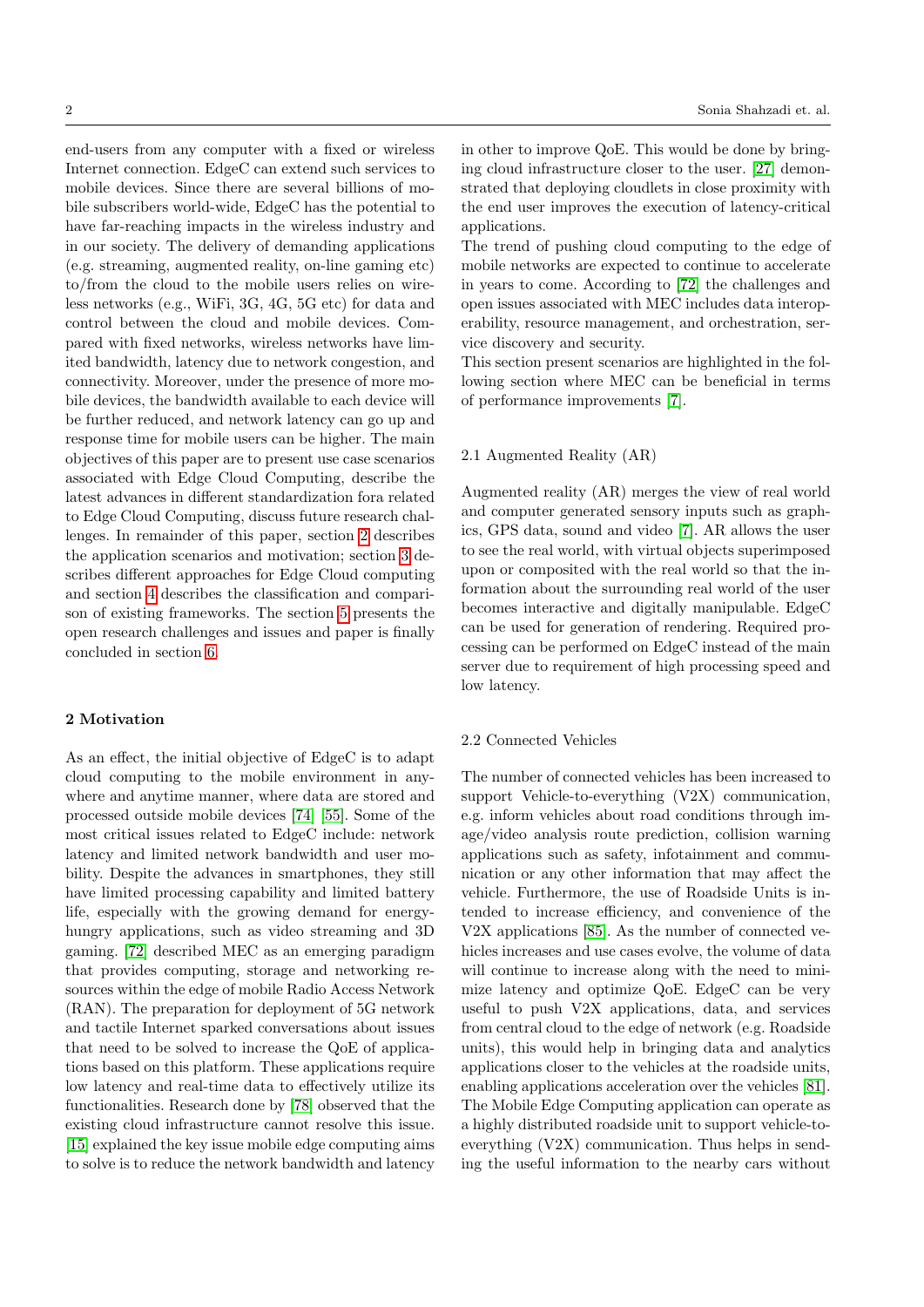any delay. This Instant communication can help drivers to react in timely fashion in order to avoid accidents and improve road safety.

#### 2.3 Internet of Things (IoT)

IoT is a network that connects physical devices, sensors, vehicles and everyday electronic objects embedded with software, actuators and sensors to collect and exchange data, but also goes beyond this to include connections and networking between transport services, community services and much more of societys infrastructure [\[40\]](#page-14-1). The IoT is the latest technology and it is as important as the Internet. It is a network that connects all things to the Internet for exchanging information and communication through devices with agreed protocols by identifying, locating, monitoring and managing things [\[22\]](#page-13-7). In other words, the Internet is no longer bound by the desktop, but goes out into the world of other things [\[40\]](#page-14-1). The enormous amounts of data generated by this process would be best stored on a cloud. Moving IoT application data to the cloud can reduce the cost and complexity that relates to hardware management [\[20\]](#page-13-8). There is a need to aggregate various IoT device messages using mobile cloud computing closer to the device users to improve latency and response time. Various devices are connected over different forms of connectivity, such as 3G, 4G, 5G, Wi-Fi or other radio technologies [\[28\]](#page-14-2). In general, the messages are small, encrypted and come in different forms of protocols (e.g. MQTT, CoAP etc). There is a need for a low latency aggregation point to manage the various protocols, distribution of messages and for the processing of analytics from data collected from different IoT deployments [\[30\]](#page-14-3). The EdgeC server provides the capability to resolve these challenges.

# 2.4 Edge Cloud Media Optimization

The distributed Edge Clouds have been designed and developed to support the media services across heterogeneous wireless and converged networks. The EdgeC provides support to the immersive applications to handle challenges such as user mobility and scarce network resources. It also helps in developing cloud-based workflow management for media applications, intelligently serving the end users through the available communication capacity and end-user device capabilities. This necessitates carrying media related functionalities such as rate adaptation/transcoding, rendering and caching as shown in figure [1.](#page-2-0)

This use case aims to optimize QoE for video applications over radio access network. This can be accomplished by estimating throughput at the radio downlink interface from radio analytics information. EdgeC can be used to enhance QoE for the users by to adopting a video using application-level coding (e.g. transcoding, rate control) to matches the estimated capacity at the radio downlink [\[23\]](#page-13-9).



<span id="page-2-0"></span>Fig. 1 Edge Cloud Media Optimization

The adoption of Edge Cloud could be adopted by network operators either at the access networks (e.g. Evolved Node B (eNB), Wireless APs) or at the aggregation points that are interconnected to the core networks via backhauling. A major challenge is that the user mobility may affect the entire operation when he/she is associated in an AP where the network operator has not deployed. In this case, the operator may seek for on-the-fly computing resources by requesting the available computing resources in an on-demand fashion from third parties. Such third parties could be any foreign cloud provider with enough/available computing resources that could be rented on demand by the network operator. This necessitates the establishment of an agreement between the involved parties through a federation scheme. An immense volume of resources possibly with different specifications need to be managed under a unified and federated framework in terms of physical nodes and their accompanying physical and virtual resources. Once the requested computing resources are transferred to the network operator, another task is to manage computing resources. Due to mobility, the user may be associated (using handover management) to an area where neither the AP nor the aggregated node has EdgeC resources. In this case,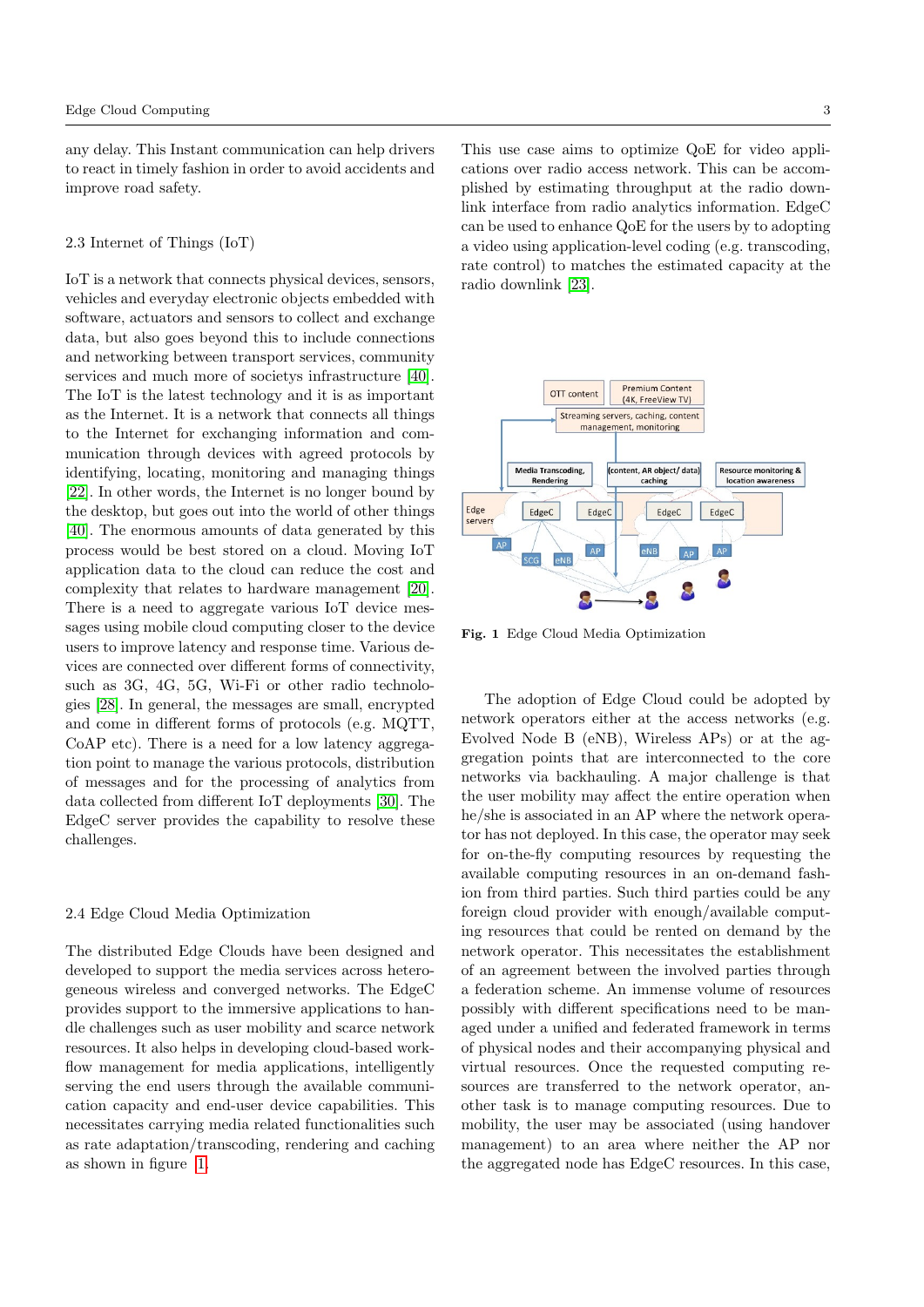the computing resources that will be requested by the third party can be established. After this establishment, cloud computing resources must be transferred from the old EdgeC to the new one. This scenario is illustrated in the figure [2.](#page-3-1)



<span id="page-3-1"></span>Fig. 2 Distributed Cloud Federation and Service Brokerage Model

# <span id="page-3-0"></span>3 Edge Cloud Computing Standardization and Fora

In this section, some relevant approaches presenting similar concept are comprehensively elaborated. These approaches are broadly categorized into (1) MEC based approaches (2) Cloudlets based approaches and (3) Open Fog Consortium.

#### 3.1 MEC approach

ETSI introduced Mobile Edge Computing (MEC) in ETSI [\[2\]](#page-13-2) which is designed to push resources closer to the radio access networks in 4G and 5G. It brings cloudcomputing capabilities and IT service environment at the edge of the mobile network. This environment is characterized by ultra-low latency and high bandwidth as well as real-time access to radio network information that can be leveraged by applications. Since 2017, the ETSI MEC industry group has renamed "Mobile Edge Computing" to "Multi-Access Edge Computing" to better reflect the growing interest in MEC from noncellular operators. MEC has the aim to reduce network stress by moving resources from cloud to mobile edge

[\[17\]](#page-13-10) [\[16\]](#page-13-11). Fully virtualized MEC infrastructure is proposed in [\[16\]](#page-13-11). A distributed computation offloading algorithm is presented in [\[24\]](#page-13-12). SEcS (Scalable Edge computing Services) framework is presented to build and deploy Edge computing Services [\[39\]](#page-14-4) to address the challenge of scalability, high availability, fault tolerance and robustness [\[39\]](#page-14-4) Multi-access MEC architecture is designed to addresses latency and bandwidth issues for the video analytics location services, Internet-of-Things (IoT), augmented reality, optimized local content distribution and data caching and many other use cases and application scenarios for Smart Cities, Healthcare, Disaster Management and Smart farming. A scheme is proposed in [\[32\]](#page-14-5) to deal with unpredictability of computation availability at the edge, where task execution performed on idle edge resources. In [\[31\]](#page-14-6), it argues that autonomic computing techniques are fundamental element for dynamic management of edge servers. MEC architecture is proposed in [\[84\]](#page-16-5) to reduce latency. To migrate running application from VM or container for mobile edge cloud environment, a layered solution is proposed in [\[59\]](#page-15-2). A WiCloud is proposed in [\[54\]](#page-15-3) that is based on NFV/SDN concepts to provide edge networking. Some frameworks are given in [\[14\]](#page-13-13) for mobile application execution in MCC and their comparative study are also given. Seamless application execution frameworks in MCC are also highlighted in [\[13\]](#page-13-14) with detailed comparisons and analysis.

#### 3.2 Cloudlets based approach

The term cloudlet was coined by researcher at Carnegie Mellon University, where its prototype is developed as part of a research project [\[1\]](#page-13-15). The Cloudlets are designed to support applications for mobile devices those are resource hungry and interactive e.g. Augmented reality applications, Cloud games, Wearable cognitive assistance system Google Glass, Apple Siri and Google Now and many other applications those require offloading of resource intensive task from cloud to the mobile device to achieve the required quality of experience. This helps in reducing communication latency and perform faster execution for application intends to perform resource intensive tasks. The main motivation of cloudlet comes from the Internet community to handle the resource constraint on the mobile devices.

A cloudlet represents the middle tier of a 3-tier hierarchy i.e. Mobile device, Cloudlet, Cloud. Cloudlets can be considered as a local data centre in a box to enable localized cloud services, offer high performance and faster access to cloud resources by multiple users simultaneously [\[46\]](#page-14-7). Moreover, it deals with large WAN latency, less bandwidth, and high utilization cost issues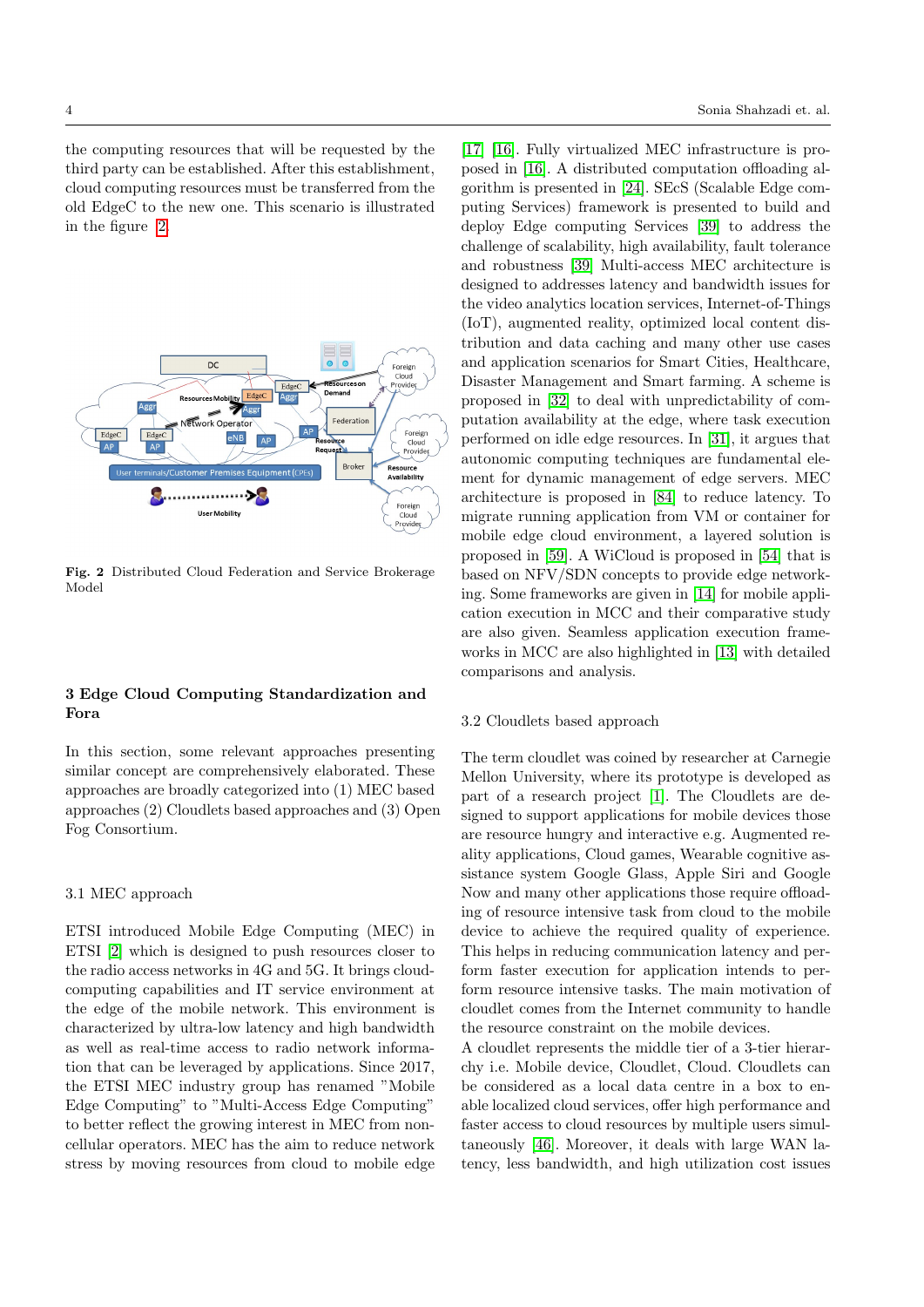#### [\[46\]](#page-14-7).

Cloudlet, through the interest of key industrial players (e.g. Nokia, Intel, Vodafone) have formed the open source banner of Open Edge Computing (OEC) Initiative. OEC has offered cloudlets open-source code APIs as an extension to OpenStack to promote cloudlet as an enabling technology [\[5\]](#page-13-16). The main goal is to, engage with wider IT and Telecoms industry to Synchronize the work with other efforts includes ETSI ISG MEC and OPNFV. The cloudlet pioneering Elijah project at Carnegie Mellon University has been extended to OpenStack++: to provide a cloudlet library based on a modified QEMU with integration into the OpenStack platform.

A mesh cloud architecture is proposed in [\[46\]](#page-14-7), which is composed of cloudlet, Internet cloud and wireless mesh networks. An experimental framework is designed in [\[47\]](#page-15-4), in which private cloudlet and wireless mesh network is implemented. It is capable of establishing and maintaining mesh connectivity among multiple nodes automatically and is featured with adaptivity and selfrecovery in case of network failures [\[47\]](#page-15-4).

Cloudlet architecture presented in [\[76\]](#page-16-6), manages applications at the component level. Cloudlet based MCC system is introduced in [\[44\]](#page-14-8) for reduction of power consumption and network delay. A Performance Enhancement Framework for Cloudlet (PEFC) is proposed for MCC [\[79\]](#page-16-7) to improve the cloudlet performance. Centralized cloudlet architecture is proposed in [\[66\]](#page-15-5).

In [\[76\]](#page-16-6), a new cloudlet architecture is proposed where applications are dealt on a component level where components are distributed among dynamic cloudlets letting users to join and leave cloudlets at runtime. However, cloudlet performance relies upon user mobility [\[56\]](#page-15-6).

In [\[21\]](#page-13-17), two migration models have been compared cloudlet network design i.e. VM bulk migration and VM live migration.

In order to access discoverable cloudlet server for mobile users for resource provision and services on demand, a cloudlet system is proposed in [\[65\]](#page-15-7). These cloudlets may be deployed at various public places where users can connect cloudlet through a mobile network provider [\[65\]](#page-15-7).

Another cloudlet based system is proposed in [\[79\]](#page-16-7), with focus on performance improvement in mobile cloud computing. Cloudlet is installed along with AP to allow mobile devices to access it. These mobile devices connect to nearby cloudlet using Wi-Fi [\[44\]](#page-14-8).

To minimize, delay and power costs of mobile user, cloudlet infrastructure is proposed in [\[43\]](#page-14-9). In [\[61\]](#page-15-8), an energy management approach is introduced for mobile /pocket cloudlet. Researchers and Marine Corps are

working together on the concept of tactical cloudlet. to implement distributed cloud computing concept in a remote and mobile battlefield scenario, especially in a more hostile environments e.g. during a war mission or disaster recovery where the requirements for communication changes quickly and requires higher power for computing [\[8\]](#page-13-18). Tactical cloudlets are proposed in [\[53\]](#page-15-9) to support tactical edge and cyber-foraging where resource intensive tasks are offloaded to cloudlets. A strategy is proposed in [\[57\]](#page-15-10), to reduce multi-resource allocation problem between cloudlet and mobile devices that will enhance Quality of Service (QoS).

#### 3.3 Open Fog Consortium

Fog Computing is a concept introduced by Cisco in 2011 to meet the demands from different segments of Internet of Things (IoT), Internet of Everything (IoE) or Internet of Me (IoM) start to take off, e.g., consumer, wearable, industrial, enterprise, automobile, healthcare, building, energy. Classical cloud computing paradigm can hardly satisfy low latency, mobility support and location awareness. To address these problem, fog computing paradigm is introduced which improves quality of services (QoS) for real time applications and streaming, provides low latency and location awareness [\[70\]](#page-16-8) in the field of wireless sensor networks, industrial automation and transportation systems. The main motivation is to alleviate the disadvantages of cloud computing: Long WAN latencies is a big obstacle in the critical path of user interaction and can deteriorate usability, traffic to central cloud increases computational and network overhead at central cloud. Fog computing introduces decentralized computing infrastructures so that computing resources and applications services are distributed in the most logical, efficient places, at any point along the continuum from the data source to the cloud. The main emphasis of the open fog consortium is to define a system-level horizontal architecture that distributes resources and services of computing, storage, control and networking anywhere along the continuum from Cloud to Things [\[19\]](#page-13-19). It's put data close to the end user [\[68\]](#page-15-11) which reduce latency and improve QoS [\[71\]](#page-16-9). It also enables localization, context awareness and mobility support [\[70\]](#page-16-8). The Decoy Information techniques are used to detect malicious attacks those cannot be addressed using traditional security measures such an attack by an insider by seeding data into a system which appears genuine but actually it is fact spurious. Using Decoy information technology, you can implement security in fog computing [\[71\]](#page-16-9). Fog provide high quality streaming through access points and proxies to mobile nodes including moving vehicles [\[10\]](#page-13-20). It is suitable for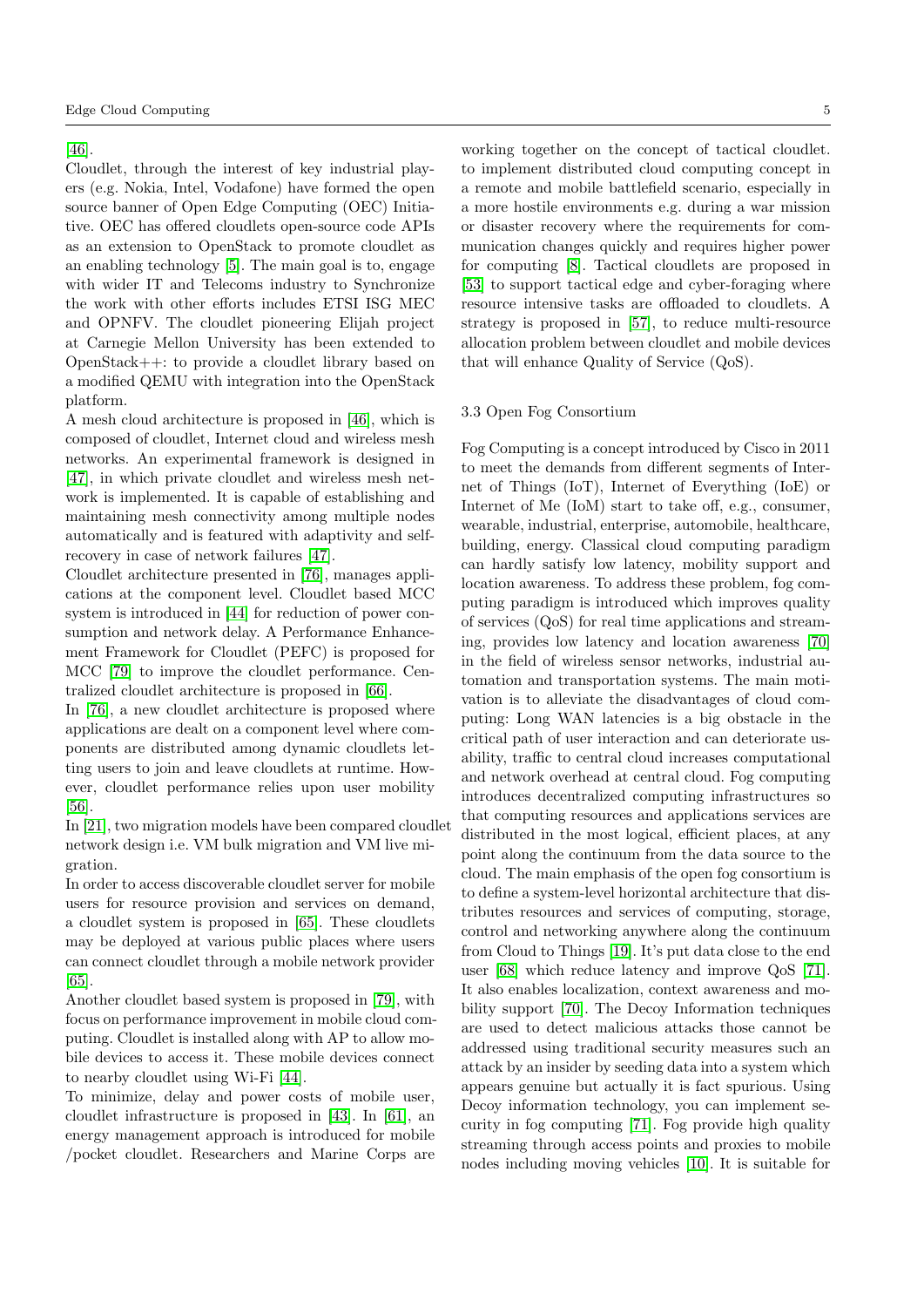those applications that require predictable and low latency such as video conferencing and gaming [\[18\]](#page-13-21). Fog architecture is given in [\[58\]](#page-15-12) and radio access network (F-RAN) based fog is presented in [\[63\]](#page-15-13). In fog computing, cloud resources such as compute and storage etc. are migrating to the edge of the network where routers themselves may become the virtualized infrastructure [\[74\]](#page-16-0) and services can be hosted at end devices such as set-top-boxes or access points [\[70\]](#page-16-8). In addition, multiple heterogeneous decentralized and ubiquitous devices communicate and cooperate with each other and can perform processing and storage tasks using network without the interference of third-parties [\[74\]](#page-16-0). It provides highly virtualized platform that offers storage, computing and networking services between the main cloud data centers and end devices [\[55\]](#page-15-1) . It supports multiple services and applications where low latency is required. Fog /edge nodes have sufficient computing power to facilitate users task that are received from their end devices. This edge computing concept is introduced within cloud to reduce end-to-end response time between multiple devices. Although cloud computing provides lot of benefits to users in terms of cost reduction, system administrative tasks eliminations, flexibility increase, and improve reliability etc. but it also suffers some limitations including unpredictable network latencies and security issues etc. To overcome these limitations, fog computing is introduced where cloud system is located at the edge of network [\[35\]](#page-14-10). Fog computing will be helpful for emerging network paradigm which requires faster processing with less delay [\[35\]](#page-14-10). It is able to provide high quality streaming to mobile users through access points or proxies [\[10\]](#page-13-20). It is suitable for video streaming, gaming and augmented reality where low latency is required [\[10\]](#page-13-20). Fog computing not only reduces latency but also improves the QoS [\[68\]](#page-15-11). In fog computing paradigm, data is distributed and moved closer to the end-user and also support for data streaming and mobile computing [\[71\]](#page-16-9). Fog is considered to address services and applications that not well fit in cloud, e.g. video conferencing and gaming applications that need predictable and low latency, fast mobile applications, smart grid and smart traffic light system etc. [\[18\]](#page-13-21). In short, the aim of fog computing is to place cloud resources, close to mobile users [\[58\]](#page-15-12). A FSDN is proposed in [\[73\]](#page-16-10), which combines the Software Defined Networking (SDN) and Fog computing.

ETSI-MEC consortium is developed to unite the IT Cloud and Telecommunication industry on MEC standards to providing IT and cloud-computing capabilities within the RAN through Mobile Orchestrator APIs for provisioning and monitoring virtual resources, targeting especially network function visualizations. Considering the overlapping interests in MEC and Cloudlets, a few on the other hand, Cloudlet/OEC have been motivated by the Internet community to optimize Internet demanding applications over resource-constrained mobile devices. Fog computing is mainly driven by IoT and the need for data processing and interoperability at the edge. All these three approaches presented have been compared in terms of different quality parameters in [\[5\]](#page-13-16) are presented in table [1.](#page-6-0)

# <span id="page-5-0"></span>4 Comparative Analysis of Existing Frameworks

We have compared existing frameworks on the basis of various properties. Caching is used to store data locally to reduce the delay [\[13\]](#page-13-14). In case of cloudlet, it improves the latency by minimizing delay. Mirroring is also used to cache data at the mirror during uploading and downloading which also reduce the delay [\[83\]](#page-16-11). It reduces the operational overhead and optimizes response time but it increases the cloud storage cost [\[13\]](#page-13-14). Parallel execution improves the execution time of an application but it increases power consumption and hardware cost [\[13\]](#page-13-14). Pre-installations improves runtime data transmission but it increases the cloud resource consumption and maintenance overhead [\[13\]](#page-13-14). The optimize VM migration enables migration for only relevant applications instead of whole VM migration which reduces transfer overhead and improves the transmission time [\[13\]](#page-13-14). Fault tolerance provides a transparent mechanism to failure detection which requires a continuous monitoring but can create high complexity [\[13\]](#page-13-14). The reduction in the number of hop distance results in improved latency, jitter and response time.

CloneCloud, a flexible application partitioner is proposed in [\[25\]](#page-13-22). It automatically distributes the computation tasks from single mobile device to multiple machines. It significantly improves task processing and reduce the energy of smart mobile devices. Although it provides optimal execution time for computation environment but it increases the data transfer overhead on multiple machines. A framework is proposed in [\[80\]](#page-16-12), to perform the optimal dynamic partitioning and execution of applications. It provides high performance with low operational cost but it also increases the data transfer overhead. Another solution is proposed in [\[77\]](#page-16-13), for dynamic adaptive deployment of applications to enhance the quality of service. It offers optimal deployment of applications but it depends on nearby servers. Hyrax, a platform to support mobile devices is derived from MapReduce [\[60\]](#page-15-14) and provide infrastructure for mobile computing. It improves utilization of mobile resource but execution of MapReduce jobs on mobile phones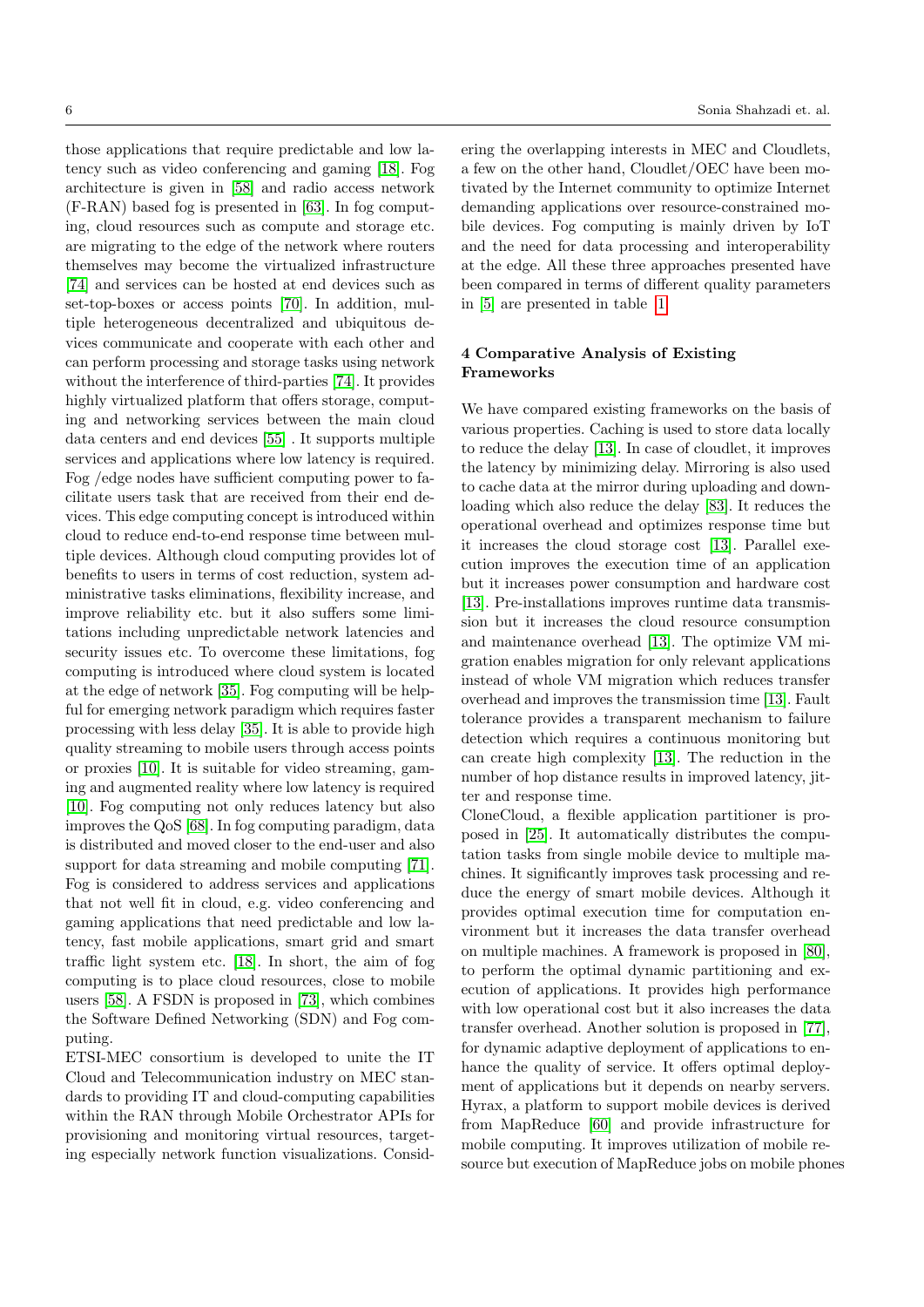<span id="page-6-0"></span>

| Properties                    | Cloudlets based approach           | Open Fog Computing | MEC approach   |
|-------------------------------|------------------------------------|--------------------|----------------|
| Reduce Latency                |                                    | $\mathbf{V}$       | Y              |
| Reduce Jitter                 |                                    |                    |                |
| Multi-Tenancy                 |                                    |                    |                |
| With virtual IaaS platform?   | Y                                  |                    |                |
| Co-Location                   |                                    |                    | Y              |
| Geographical Distributed      |                                    |                    | Y              |
| Mobility Support              |                                    |                    | Y              |
| Inspired from                 | Tactile Internet                   | IoT                | Mobile World   |
| Extended from Cloud           |                                    |                    | May or may not |
| Mostly used with wireless ac- | May or may not                     |                    | Y              |
| cess                          |                                    |                    |                |
| Focus on-line analytics       | May or may not                     | N                  | V              |
| Located between DC and device | Y but can directly run on a device |                    |                |
| Improve User Experience       | Y                                  |                    |                |
| N-tier                        | $N = 3$                            | $N=3$ or more      | $N=2$ or 3     |

Table 1 Comparison of Cloudlets, Fog and MEC approaches [\[5\]](#page-13-16)

Y=Yes; N=No;

results in high overhead for devices with limited resources. The work presented in [\[26\]](#page-14-11) offers infrastructure deployment through CloneCloud architecture for smartphones applications to boost the mobile applications via cloning by using multiple computing platforms. It overcomes the limitations of mobile resources and the clone can be used as a recovery processing but it increases computation transformation overhead. The work presented in [\[29\]](#page-14-12) provides highly dynamic and energy saving solution and is optimal for latency sensitive applications but has high profiling overhead. VM based cloudlets with one-hop access to improve the response time of applications is presented in [\[67\]](#page-15-15). Two types of algorithms, ALL and K-step are proposed in [\[36\]](#page-14-13) to improve the static and dynamic partitioning of cloud applications. It provides an optimal and transparent solution for distribution of different application modules and significantly improves the performance of cloud applications but it is not highly flexible yet. A framework is proposed in [\[42\]](#page-14-14), to execute the mobile applications on the cloud virtualization environment where the user can control the deployment and execution of the application. Cloudlet Aided Cooperative Terminals Service Environment (CACTSE) is proposed in [\[64\]](#page-15-16) for mobile content delivery service where Mobile terminals are connected with each other via Service Manager (SM) which acts like a cloudlet module to improve the user experience. Cloudlet based dictionary for mobile devices is proposed in [\[11\]](#page-13-23) with support for translation of 6 languages. It is easily configurable and extensible but requires high processing power for fast computation. The work presented in [\[76\]](#page-16-6), offers a dynamic cloudlets concepts. A virtual mobile cloud computing provider proposed in [\[41\]](#page-14-15) is a resource friendly architecture. To reduce the computational workload on smartphones, mirroring approach is proposed in [\[83\]](#page-16-11) that takes a mirror against each smartphone and virtually expand smartphones resources. COMET (Code Offload by Migrating Execution Transparently), a runtime offloading environment towards augmenting smartphones is proposed in [\[37\]](#page-14-16) to improve computation speed but it consumes more bandwidth. A framework is proposed in [\[52\]](#page-15-17), to support seamless mobile cloud applications execution that significantly reduces latency and power consumption. Cuckoo, a dynamic runtime system for computation offloading [\[45\]](#page-14-17) is suitable for compute intensive operations. MOCHA (Mobile Cloud Hybrid Architecture) with mobile-cloudlet-cloud architecture is proposed in [\[69\]](#page-16-14) for real time face recognition that gives the minimum response time. AIOLOS, a mobile middleware is proposed in [\[75\]](#page-16-15) which improves the mobile application performance via cyber foraging and optimize execution time and energy consumption. To enable the seamless and transparent usage of cloud resources, an elastic application platform is proposed in [\[82\]](#page-16-16) that will augment the computing capabilities of mobile devices and provides elasticity between cloud and resource constrained devices. ThinkAir is an on-demand resource allocation framework with dynamic scaling [\[48\]](#page-15-18) where users can migrate mobile applications to the cloud and it optimizes execution time and energy consumption. Pocket Cloudlets is proposed in [\[49\]](#page-15-19) that replicates the search and advertisement based on personalized user behaviour and improve mobile user experience. Misco, a MapReduce framework is proposed in [\[33\]](#page-14-18) for mobile devices. It supports any device with network connectivity and support for python. XMPP-based architecture is proposed for dynamic partitioning of mobile appli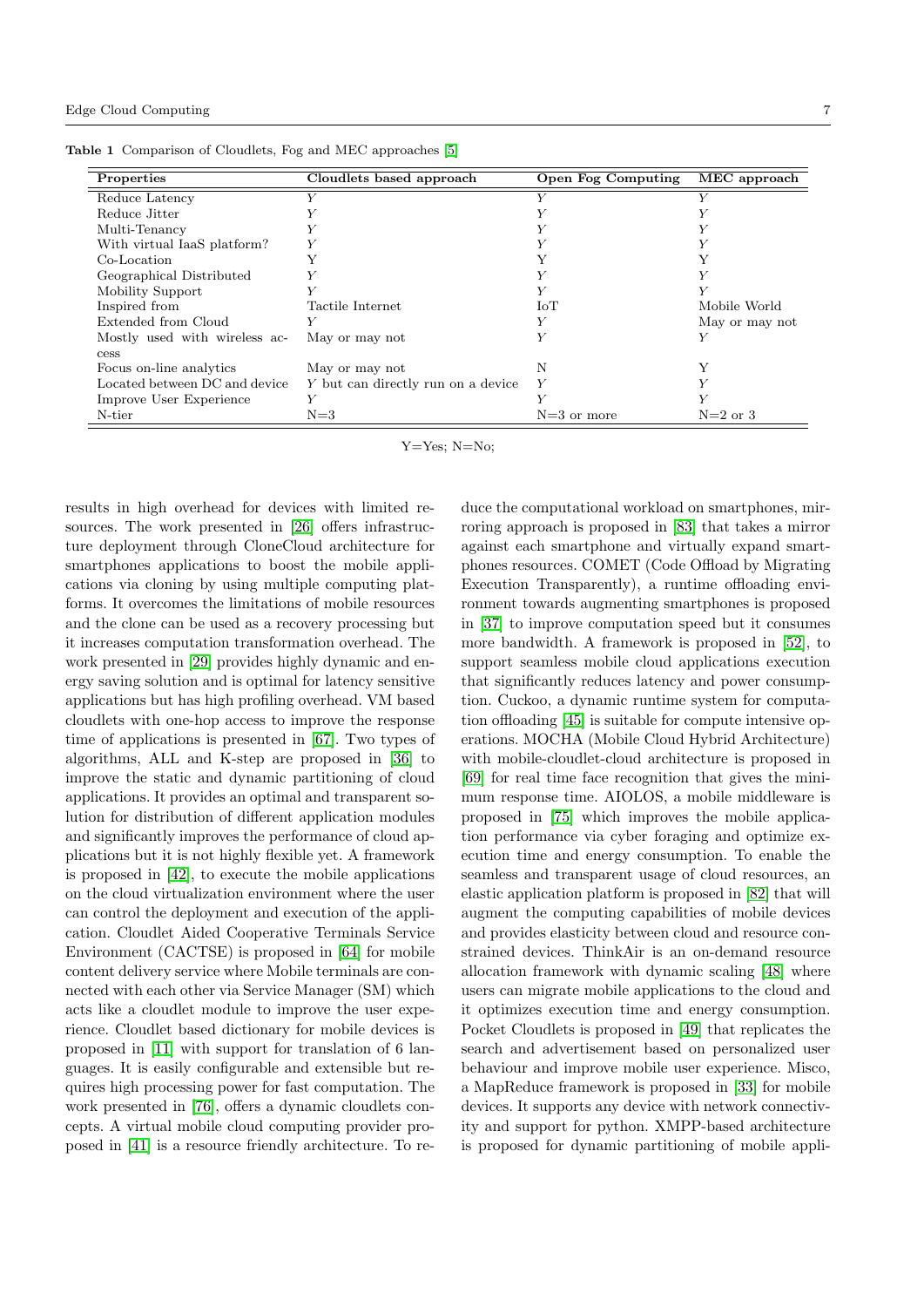cations deployment between cloud and mobile devices and it offers flexible and extensible architecture [\[50\]](#page-15-20). Mobile Augmentation Cloud Services (MACS) middleware is presented in [\[51\]](#page-15-21) which enables adaptive application partitioning of Android services and computation offloading. It reduces local execution time. A lightweight secure cyber foraging is implemented in [\[38\]](#page-14-19) which are useful for resource, constrained devices. It enables new applications without a new hardware investment. Cloudlet based network is proposed in [\[34\]](#page-14-20), It considers the impact of cloudlet in interactive mobile cloud computing applications and reduces data transfer delay. Later, further comparisons of existing frameworks based on different parameters are given in table [2,](#page-9-0) [3,](#page-10-0) [4,](#page-11-0) [5.](#page-12-0)

#### <span id="page-7-0"></span>5 Open issues and challenges

In this section, some issues and challenges are highlighted that are provided direction to researchers for further research in this area.

1. Standard protocol

MEC being a recent technology is evolving through the phases of implementation and requires standardization emanating from collaboration of industry and researchers over an agreed platform [\[12\]](#page-13-24).

2. Efficient Deployment

Minimizing the latencies through optimal utilization of bandwidth may be achieved with efficient deployment of MEC. However, it is difficult to optimize the spectrum usage with dependence on complex system components.

3. User Mobility and Transparency

Provision of uninterrupted services to a frequently on-the-move client is another challenge in MEC environment with transparent process migration and platform heterogeneity.

4. Heterogeneity and Scalability

As edge devices uses different access technologies including 3G, 4G, 5G, Wi-Fi and Wi-Max so aspect of heterogeneity should be catered in smooth functioning of MEC operations. This further necessitates the provision of scalability for different platforms with varying number of users [\[25,](#page-13-22) [77,](#page-16-13) [29,](#page-14-12) [36,](#page-14-13) [42,](#page-14-14) [41\]](#page-14-15).

5. Availability and Security

The availability of resources is mostly dependent upon server capacity and wireless access medium for ensuring constant service delivery. Along availability, security of data and applications from any intruder should be catered with physical measures.

6. Fog-Cloud Interworking

When considering connectivity challenges for Gate-

ways and/or Fog nodes, there are three different aspects to consider in any end-to-end system:

- Northbound connections, which are the connections between Gateways/Fog nodes and a Cloud service (public or private).
- Southbound connections, which are the connections between the Gateway/Fog node and the Edge devices/things/sensor networks.
- East/West connections, which are the connections between Gateways/Fog nodes themselves, so that they can share data without requiring, Cloud connectivity.
- 7. Data Management The data management capabilities required include (but are not limited to):
	- Data normalization, which is ingesting, aligning and enriching the data from different sources (Things, devices and sensors) into a common data model with well understood semantics.
	- Filtering and querying data, so that applications and analytics can efficiently access and use the data relevant to them.
	- Integration with Edge analytics, because the whole reason for capturing these data is to be able to analyze them, create new actionable insights, make decisions and put those decisions into action.
	- Transforming data into different representations and formats, for the purposes of integrating with the IoT ecosystem.
	- Aggregating data and/or abstract meta-data, as preparation for local analytics or pushing it to Cloud services.

## <span id="page-7-1"></span>6 Conclusion

The paper presents a comprehensive review of the prevalent MEC frameworks along with a comparative analysis of contemporary approaches with respects to different performance parameters. Comparative analysis employs different parameters such as such as system performance, network performance, overhead of deployment and system migration overhead to measure the degree of effectiveness of different approaches. Based on our thorough investigation, it can be asserted that MEC is a way forward for achieving 1ms latency dream . Therefore, researcher has proposed several MEC architecture to reduce the latency. While considering the state-of-the-art presented in this paper, many areas are still open for further research to investigate a comprehensive architecture design with intelligent migration mechanism for multi-access mobile edge computing.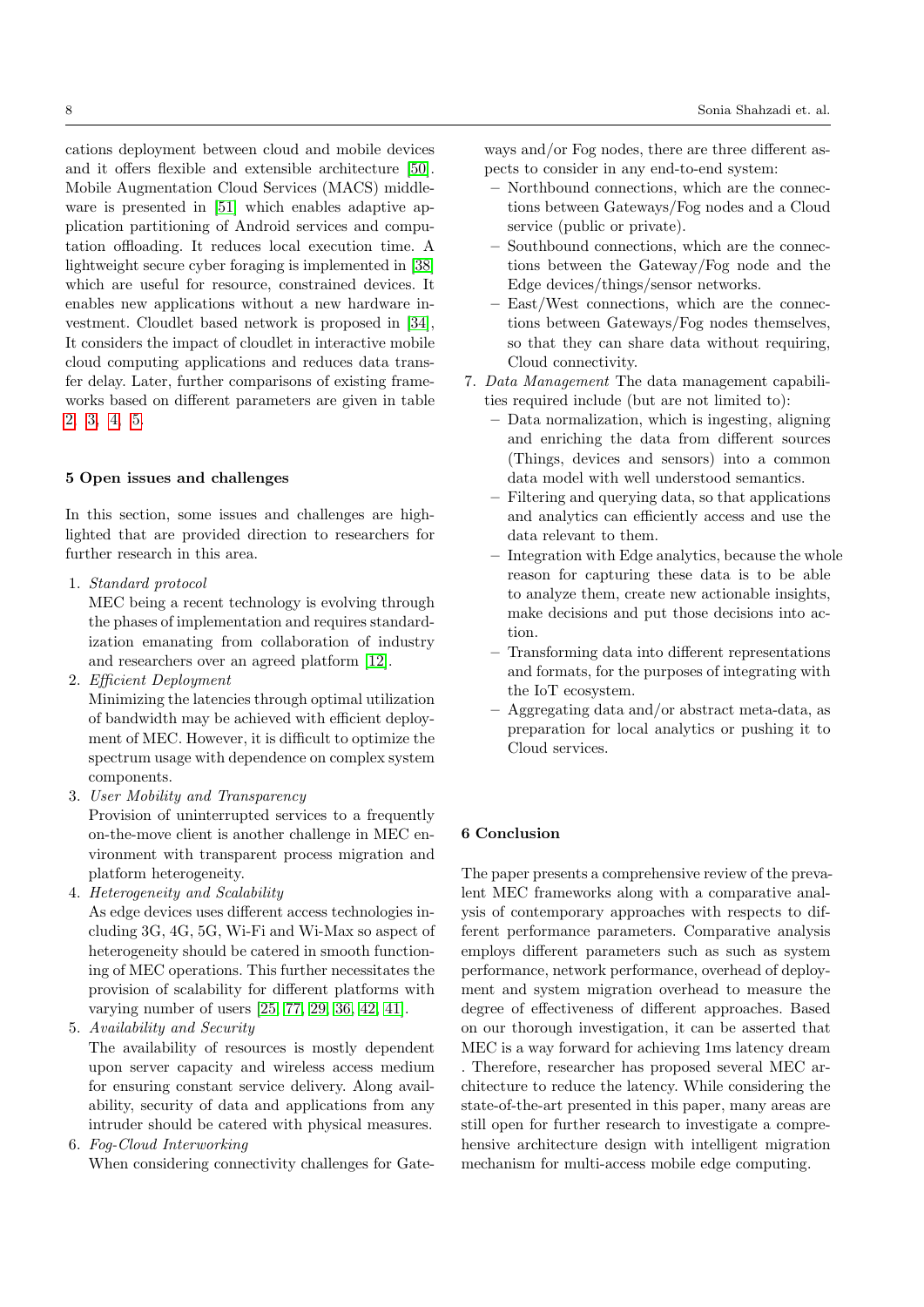# Declarations

## Authors contributions

SS contributed to Cloudlet approach and Fog Consortium, classification and detail comparison of existing frameworks. MI has been involved in drafting the manuscript and revising it critically during initial and revised submissions. MI also contributed to the open issues and challenges. TD contributed to Edge Cloud Computing Standardization and Fora with a detailed comparison of edge cloud approaches including MEC approach. ZQ contributed to the introduction part. All authors read and approved the final manuscript.

# Competing interests

The authors declare that they have no financial and non-financial competing interests.

## Acknowledgment

We are thankful to the Sohail Sarwar for proofreading the paper to improve the write up of the manuscript.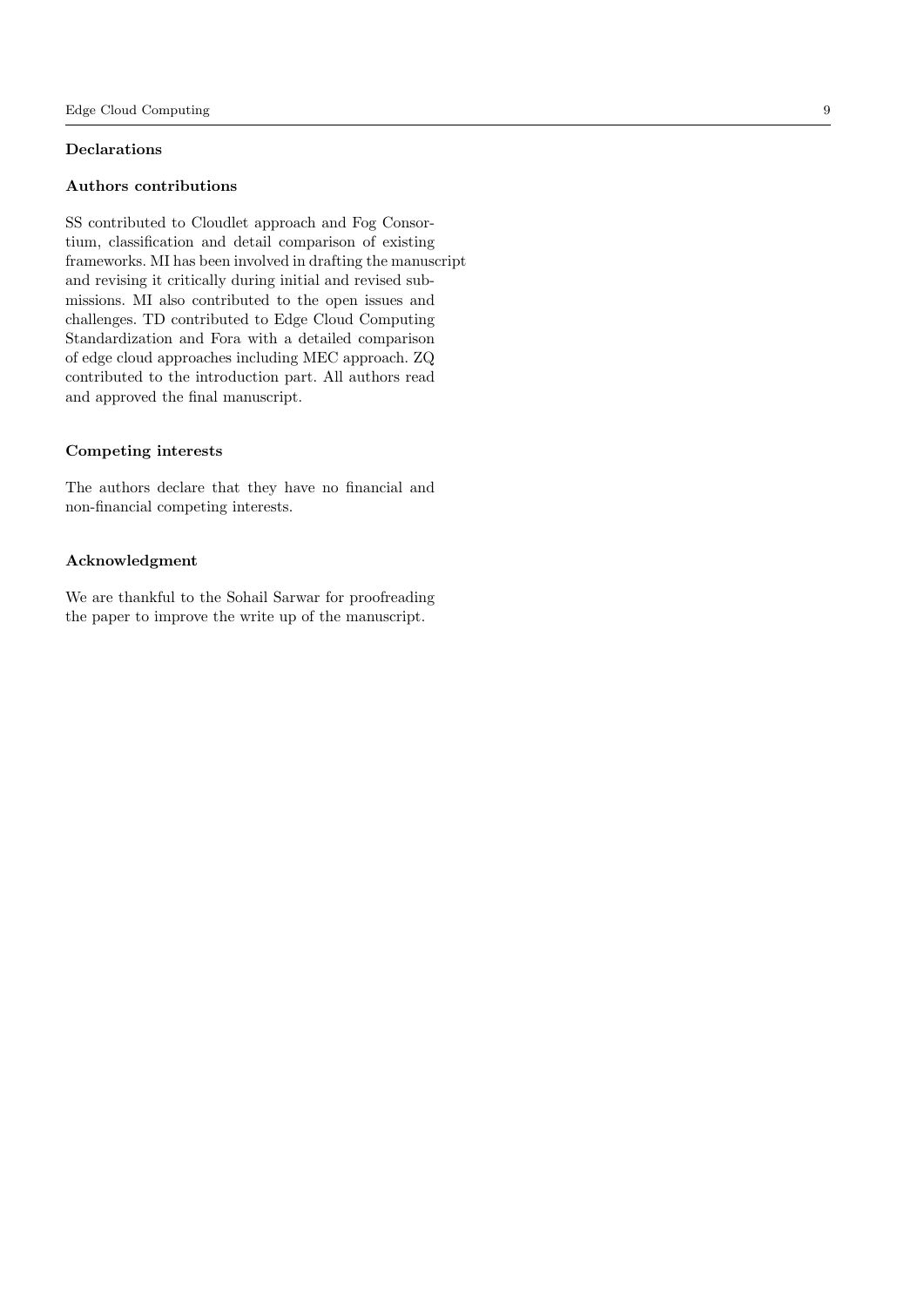Table 2 Comparison of Existing Frameworks Part-1

<span id="page-9-0"></span>

| Properties              | $\left\lceil 25\right\rceil$ | [80]             | [77]             | [60]             | $\left\lceil 26 \right\rceil$ | $\left\lceil 29\right\rceil$ | $\overline{67}$  | [36]             | $[42]$           |
|-------------------------|------------------------------|------------------|------------------|------------------|-------------------------------|------------------------------|------------------|------------------|------------------|
| Improve ex-             | Y                            | $\overline{N}$   | $\overline{N}$   | $\overline{N}$   | $\overline{N}$                | $\overline{N}$               | N                | $\overline{N}$   | $\overline{N}$   |
| $\rm{ecution\ cost}$    |                              |                  |                  |                  |                               |                              |                  |                  |                  |
| Minimum                 | N/A                          | N/A              | N/A              | N/A              | N/A                           | N/A                          | $\boldsymbol{Y}$ | $\cal N$         | $\cal N$         |
| execution               |                              |                  |                  |                  |                               |                              |                  |                  |                  |
| time<br>Power con-      | L                            | L                | L                | $\cal L$         | L                             | $\cal L$                     | L                | L                | L                |
| sumption                |                              |                  |                  |                  |                               |                              |                  |                  |                  |
| Maximum                 | N/A                          | $\boldsymbol{Y}$ | N/A              | N/A              | N/A                           | N/A                          | $\cal N$         | $\cal N$         | $\cal N$         |
| resource                |                              |                  |                  |                  |                               |                              |                  |                  |                  |
| utilization             |                              |                  |                  |                  |                               |                              |                  |                  |                  |
| Caching                 | N/A                          | N/A              | N/A              | $\cal N$         | $\cal N$                      | $\cal N$                     | $\boldsymbol{Y}$ | N/A              | N/A              |
| support                 |                              |                  |                  |                  |                               |                              |                  |                  |                  |
| Scalability             | $\boldsymbol{N}$             | $\boldsymbol{Y}$ | $\cal N$         | $\boldsymbol{Y}$ | $\boldsymbol{Y}$              | $\cal N$                     | $\boldsymbol{Y}$ | $\cal N$         | $\cal N$         |
| Complexity              | N/A                          | N/A              | N/A              | L                | $\boldsymbol{H}$              | L                            | L                | L                | N/A              |
| Augmentation $N$        |                              | $\,N$            | $\,N$            | $\,N$            | Y                             | $\cal N$                     | N/A              | N/A              | N/A              |
| resource<br>of          |                              |                  |                  |                  |                               |                              |                  |                  |                  |
| trans-                  |                              |                  |                  |                  |                               |                              |                  |                  |                  |
| parency                 |                              |                  |                  |                  |                               |                              |                  |                  |                  |
| Programmer              | $\cal N$                     | $\cal N$         | $\boldsymbol{Y}$ | N/A              | N/A                           | $\boldsymbol{Y}$             | N/A              | $\cal N$         | $\boldsymbol{Y}$ |
| support<br>Parallel ex- | N/A                          | N/A              | N/A              | $\cal N$         | $\cal N$                      | $\cal N$                     | $\cal N$         | $\boldsymbol{Y}$ | N/A              |
| ecution sup-            |                              |                  |                  |                  |                               |                              |                  |                  |                  |
| port                    |                              |                  |                  |                  |                               |                              |                  |                  |                  |
| Maximum                 | $\cal N$                     | $\boldsymbol{Y}$ | $\cal N$         | $\cal N$         | $\cal N$                      | $\cal N$                     | N/A              | N/A              | N/A              |
| throughput              |                              |                  |                  |                  |                               |                              |                  |                  |                  |
| Network la-             | L                            | $\cal N$         | L                | L                | L                             | L                            | L                | L                | $H_{\rm}$        |
| tency                   |                              |                  |                  |                  |                               |                              |                  |                  |                  |
| Optimize                | N/A                          | N/A              | N/A              | N/A              | N/A                           | N/A                          | $\cal N$         | $\cal N$         | $\cal N$         |
| bandwidth               |                              |                  |                  |                  |                               |                              |                  |                  |                  |
| utilization             |                              |                  |                  |                  |                               |                              |                  |                  |                  |
| QoS                     | N/A                          | $\cal N$         | $\boldsymbol{Y}$ | $\cal N$         | N/A                           | $\cal N$                     | N/A              | N/A              | $\boldsymbol{Y}$ |
| Guaranteed              | N/A                          | N/A              | N/A              | $\boldsymbol{N}$ | N                             | N                            | $\cal N$         | N/A              | Y                |
| Bandwidth<br>Network    |                              |                  |                  | $\boldsymbol{H}$ | L                             | L                            | L                | L                |                  |
| Load                    | N/A                          | N/A              | N/A              |                  |                               |                              |                  |                  | N/A              |
| Transmission            | L                            | $\boldsymbol{H}$ | $\boldsymbol{H}$ | N/A              | N/A                           | L                            | N/A              | $\cal M$         | L                |
| delay                   |                              |                  |                  |                  |                               |                              |                  |                  |                  |
| Reduction               | N/A                          | N/A              | N/A              | $\boldsymbol{Y}$ | $\boldsymbol{Y}$              | $\boldsymbol{Y}$             | $\boldsymbol{Y}$ | N/A              | $\cal N$         |
| number<br>in            |                              |                  |                  |                  |                               |                              |                  |                  |                  |
| of hops                 |                              |                  |                  |                  |                               |                              |                  |                  |                  |
| Security                | М                            | N/A              | N/A              | N/A              | $\cal M$                      | N/A                          | $\cal M$         | N/A              | $H_{\rm}$        |
| overhead                |                              |                  |                  |                  |                               |                              |                  |                  |                  |
| Fault toler-            | $\cal N$                     | $\cal N$         | $\boldsymbol{Y}$ | N/A              | N/A                           | $\boldsymbol{Y}$             | N/A              | $\cal N$         | $\boldsymbol{Y}$ |
| ance<br>Pre-            | N/A                          | N/A              | N/A              | H                | $\boldsymbol{H}$              | $\boldsymbol{H}$             | $\cal M$         | N/A              | N/A              |
| execution               |                              |                  |                  |                  |                               |                              |                  |                  |                  |
| delay                   |                              |                  |                  |                  |                               |                              |                  |                  |                  |
| Usage<br>of             | N/A                          | N/A              | N/A              | $\boldsymbol{Y}$ | $\boldsymbol{Y}$              | $\boldsymbol{Y}$             | $\boldsymbol{Y}$ | N/A              | $\boldsymbol{Y}$ |
| high band-              |                              |                  |                  |                  |                               |                              |                  |                  |                  |
| width links             |                              |                  |                  |                  |                               |                              |                  |                  |                  |
| Reduce                  | N/A                          | N/A              | N/A              | N/A              | N/A                           | N/A                          | $\cal N$         | $\cal N$         | $\boldsymbol{Y}$ |
| offloading              |                              |                  |                  |                  |                               |                              |                  |                  |                  |
| time                    |                              |                  |                  |                  |                               |                              |                  |                  |                  |
| Optimize                | N/A                          | N/A              | ${\cal N}/A$     | N/A              | N/A                           | N/A                          | $\boldsymbol{Y}$ | $\boldsymbol{Y}$ | $\boldsymbol{Y}$ |
| data trans-             |                              |                  |                  |                  |                               |                              |                  |                  |                  |
| fer cost                |                              |                  |                  |                  |                               |                              |                  |                  |                  |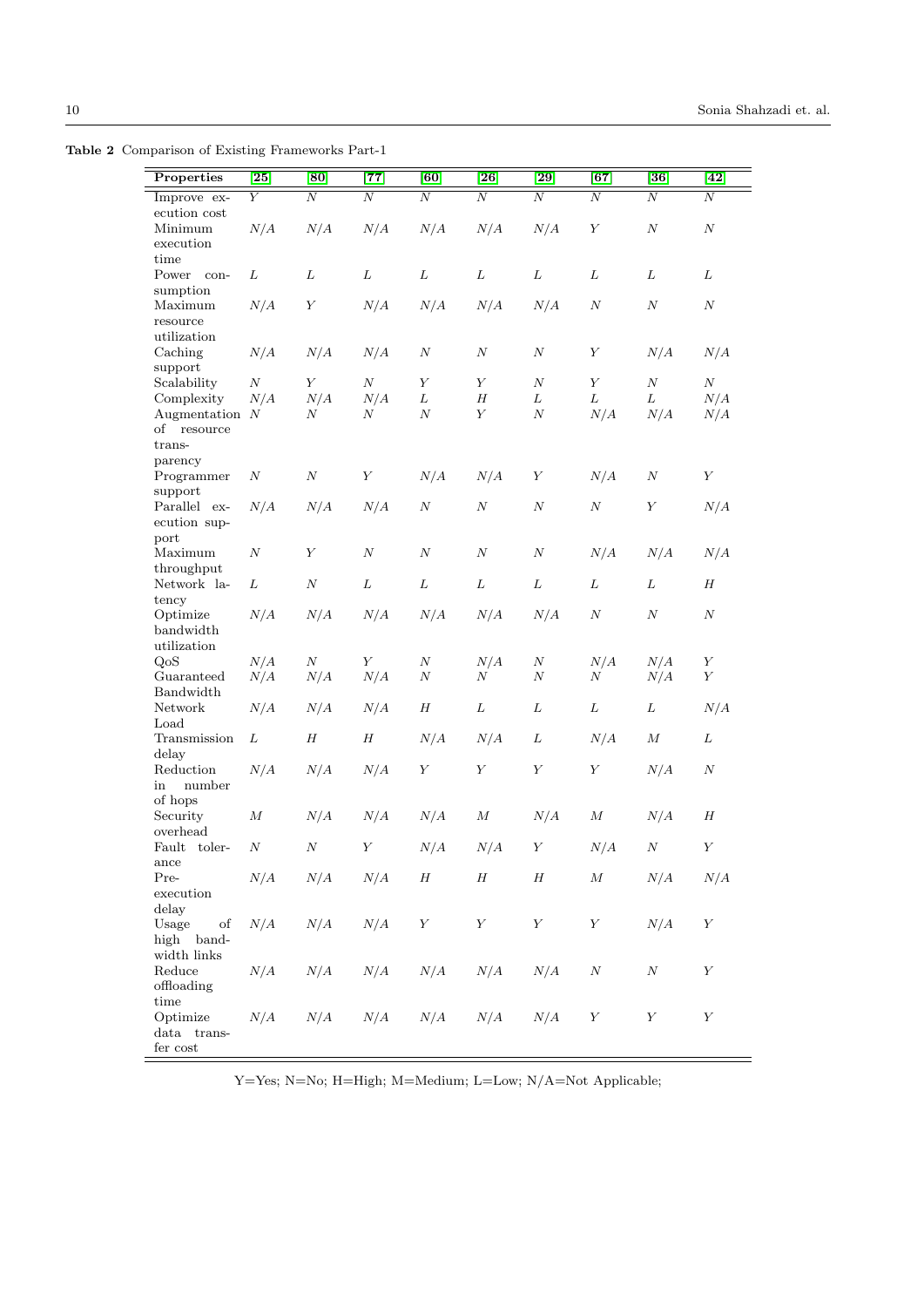Table 3 Comparison of Existing Frameworks Part-2

<span id="page-10-0"></span>

| Properties   | $\left[ 25\right]$ | [80]             | $\left[77\right]$ | [60]             | $\left[ 26\right]$ | $\left[ 29\right]$ | [67]             | $\bm{[36]}$ | $\left[ 42\right]$ |
|--------------|--------------------|------------------|-------------------|------------------|--------------------|--------------------|------------------|-------------|--------------------|
|              |                    |                  |                   |                  |                    |                    |                  |             |                    |
| Data trans-  | H                  | Н                | H                 | N/A              | H                  | L                  | L                | Н           | $\boldsymbol{M}$   |
| fer overhead |                    |                  |                   |                  |                    |                    |                  |             |                    |
| VM<br>mi-    | H                  | N/A              | N/A               | N/A              | H                  | N/A                | L                | N/A         | $\boldsymbol{M}$   |
| gration      |                    |                  |                   |                  |                    |                    |                  |             |                    |
| overhead     |                    |                  |                   |                  |                    |                    |                  |             |                    |
| Optimize     | $\boldsymbol{N}$   | $\overline{N}$   | Y                 | $\boldsymbol{N}$ | $\cal N$           | $\boldsymbol{N}$   | N/A              | N/A         | N/A                |
| deployment   |                    |                  |                   |                  |                    |                    |                  |             |                    |
| Profiler     | H                  | $\boldsymbol{M}$ | L                 | N/A              | L                  | H                  | N/A              | Н           | L                  |
| Overhead     |                    |                  |                   |                  |                    |                    |                  |             |                    |
| Cloud usage  | H                  | $\boldsymbol{M}$ | L                 | L                | H                  | L                  | $\boldsymbol{M}$ | L           | L                  |
| overhead     |                    |                  |                   |                  |                    |                    |                  |             |                    |
| Operational  | H                  | L                | L                 | $\boldsymbol{M}$ | H                  | L                  | $\boldsymbol{M}$ | L           | L                  |
| cost         |                    |                  |                   |                  |                    |                    |                  |             |                    |
| Deploys      | N/A                | N/A              | N/A               | $\boldsymbol{N}$ | $\boldsymbol{N}$   | $\boldsymbol{N}$   | $\boldsymbol{N}$ | N/A         | N/A                |
| mirror       |                    |                  |                   |                  |                    |                    |                  |             |                    |
| Partitioning | L                  | L                | H                 | N/A              | N/A                | $\boldsymbol{M}$   | N/A              | $\cal M$    | $\boldsymbol{M}$   |
| overhead     |                    |                  |                   |                  |                    |                    |                  |             |                    |
| Offloading   | H                  | H                | H                 | N/A              | N/A                | H                  | N/A              | H           | H                  |
| overhead     |                    |                  |                   |                  |                    |                    |                  |             |                    |
| Method call  | H                  | H                | H                 | N/A              | N/A                | H                  | N/A              | H           | Н                  |
| overhead     |                    |                  |                   |                  |                    |                    |                  |             |                    |

L,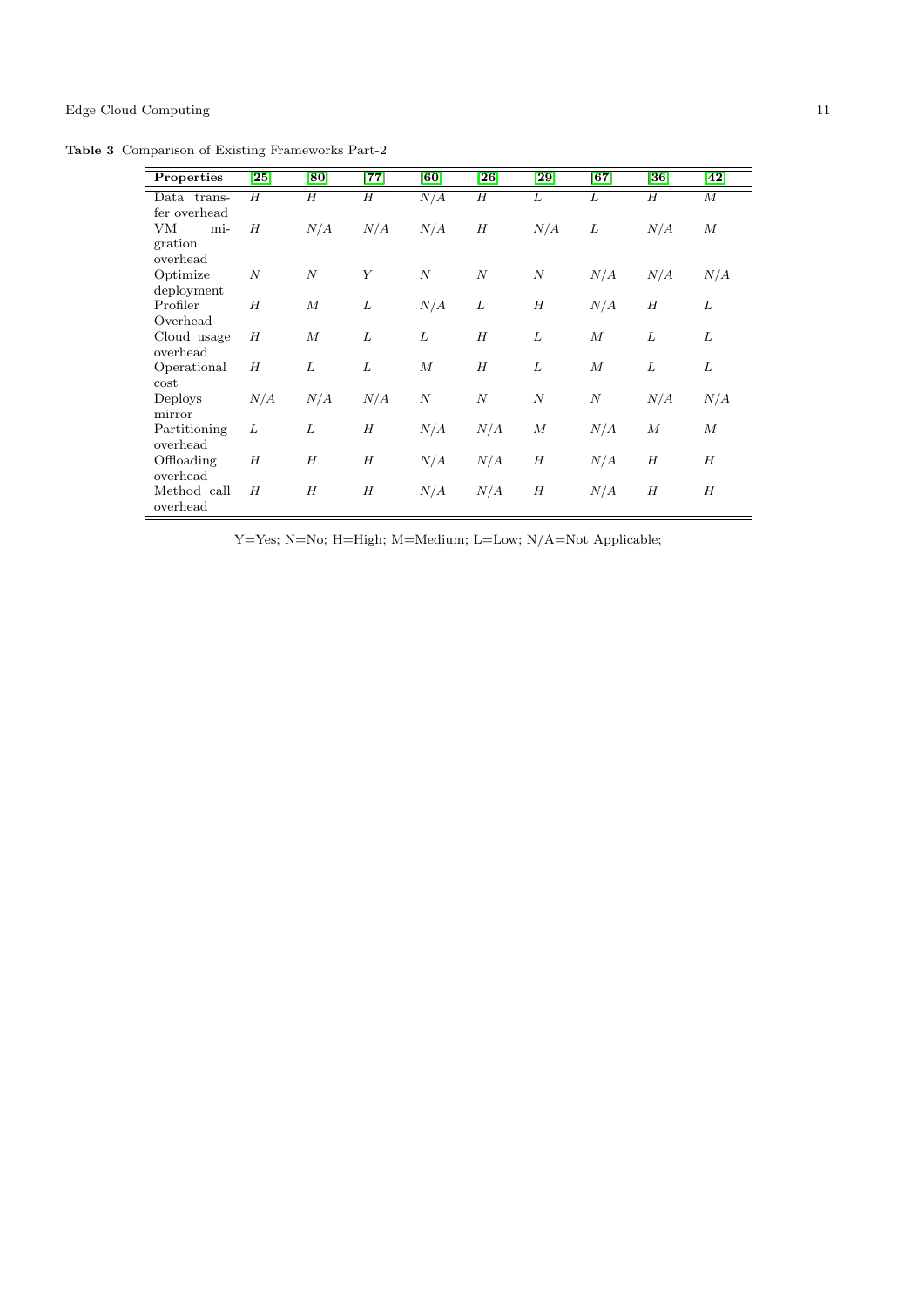Table 4 Comparison of Existing Frameworks Part-3

<span id="page-11-0"></span>

| Properties                                   | [64]             | $[11]$           | $\overline{[76]}$ | $\overline{[41]}$ | $\overline{[83]}$ | $\overline{[37]}$ | $\overline{[52]}$ | $\overline{[45]}$ | $\overline{[69]}$ |
|----------------------------------------------|------------------|------------------|-------------------|-------------------|-------------------|-------------------|-------------------|-------------------|-------------------|
| Improve ex-                                  | $\boldsymbol{N}$ | $\boldsymbol{N}$ | $\boldsymbol{N}$  | $\overline{N}$    | Y                 | $\boldsymbol{N}$  | N                 | $\overline{N}$    | $\boldsymbol{N}$  |
| $\rm{ecution\ cost}$<br>Minimum<br>execution | $\cal N$         | $\cal N$         | $\cal N$          | $\cal N$          | $\cal N$          | $\boldsymbol{Y}$  | $\cal N$          | $\boldsymbol{Y}$  | $\cal N$          |
| time<br>Power con-<br>sumption               | L                | $\cal L$         | L                 | L                 | $\cal L$          | ${\cal L}$        | L                 | L                 | $\cal M$          |
| Maximum<br>resource<br>utilization           | $\cal N$         | $\cal N$         | $\boldsymbol{Y}$  | $\boldsymbol{Y}$  | $\cal N$          | $\cal N$          | $\cal N$          | $\cal N$          | $\,N$             |
| Caching<br>support                           | N/A              | N/A              | $\boldsymbol{N}$  | $\cal N$          | $\boldsymbol{Y}$  | $\boldsymbol{Y}$  | N/A               | N/A               | N/A               |
| Scalability                                  | Y                | $\boldsymbol{Y}$ | $\boldsymbol{Y}$  | $\cal N$          | Y                 | Y                 | $\boldsymbol{Y}$  | Y                 | Y                 |
| Programmer<br>support                        | $\cal N$         | N/A              | $\boldsymbol{Y}$  | $\cal N$          | N/A               | L                 | N/A               | N/A               | N/A               |
| Parallel ex-<br>ecution sup-<br>port         | N/A              | N/A              | $\cal N$          | $\boldsymbol{N}$  | $\cal N$          | $\boldsymbol{Y}$  | N/A               | N/A               | N/A               |
| Network la-<br>tency                         | L                | $\cal L$         | L                 | $\cal L$          | ${\cal L}$        | $\cal L$          | $\cal L$          | $\cal L$          | $\boldsymbol{H}$  |
| Optimize<br>bandwidth<br>utilization         | Y                | $\boldsymbol{N}$ | $\boldsymbol{N}$  | $\boldsymbol{N}$  | $\cal N$          | $\boldsymbol{N}$  | $\boldsymbol{N}$  | $\boldsymbol{N}$  | $\boldsymbol{N}$  |
| QoS                                          | $\boldsymbol{Y}$ | N/A              | $\boldsymbol{Y}$  | $\cal N$          | N/A               | N/A               | $\,N$             | N/A               | $\boldsymbol{Y}$  |
| Minimum<br>response<br>time                  | $\boldsymbol{N}$ | $\boldsymbol{N}$ | $\boldsymbol{N}$  | $\boldsymbol{N}$  | $\boldsymbol{N}$  | $\boldsymbol{N}$  | $\boldsymbol{N}$  | $\boldsymbol{N}$  | Y                 |
| Guaranteed<br>Bandwidth                      | N/A              | N/A              | $\cal N$          | $\boldsymbol{N}$  | $\cal N$          | $\boldsymbol{N}$  | N/A               | N/A               | N/A               |
| Reduction<br>in<br>number<br>of hops         | N/A              | N/A              | $\boldsymbol{Y}$  | $\boldsymbol{Y}$  | $\boldsymbol{Y}$  | $\boldsymbol{Y}$  | N/A               | N/A               | N/A               |
| Pre-<br>execution<br>delay                   | N/A              | N/A              | $\boldsymbol{M}$  | H                 | L                 | $\cal L$          | N/A               | N/A               | N/A               |
| Usage<br>of<br>high<br>band-<br>width links  | N/A              | N/A              | Υ                 | $\boldsymbol{Y}$  | $\cal N$          | $\boldsymbol{Y}$  | N/A               | N/A               | N/A               |
| Profiler<br>Overhead                         | N/A              | N/A              | H                 | N/A               | N/A               | N/A               | Y                 | N/A               | N/A               |
| Cloud usage<br>overhead                      | L                | $\cal M$         | L                 | H                 | H                 | L                 | $\boldsymbol{H}$  | L                 | $\boldsymbol{M}$  |
| Operational<br>cost                          | L                | ${\cal L}$       | ${\cal L}$        | L                 | Η                 | L                 | $\boldsymbol{H}$  | $\cal L$          | $\boldsymbol{H}$  |
| Deploys<br>mirror                            | N/A              | N/A              | $\boldsymbol{N}$  | $\cal N$          | $\boldsymbol{Y}$  | $\boldsymbol{N}$  | N/A               | N/A               | N/A               |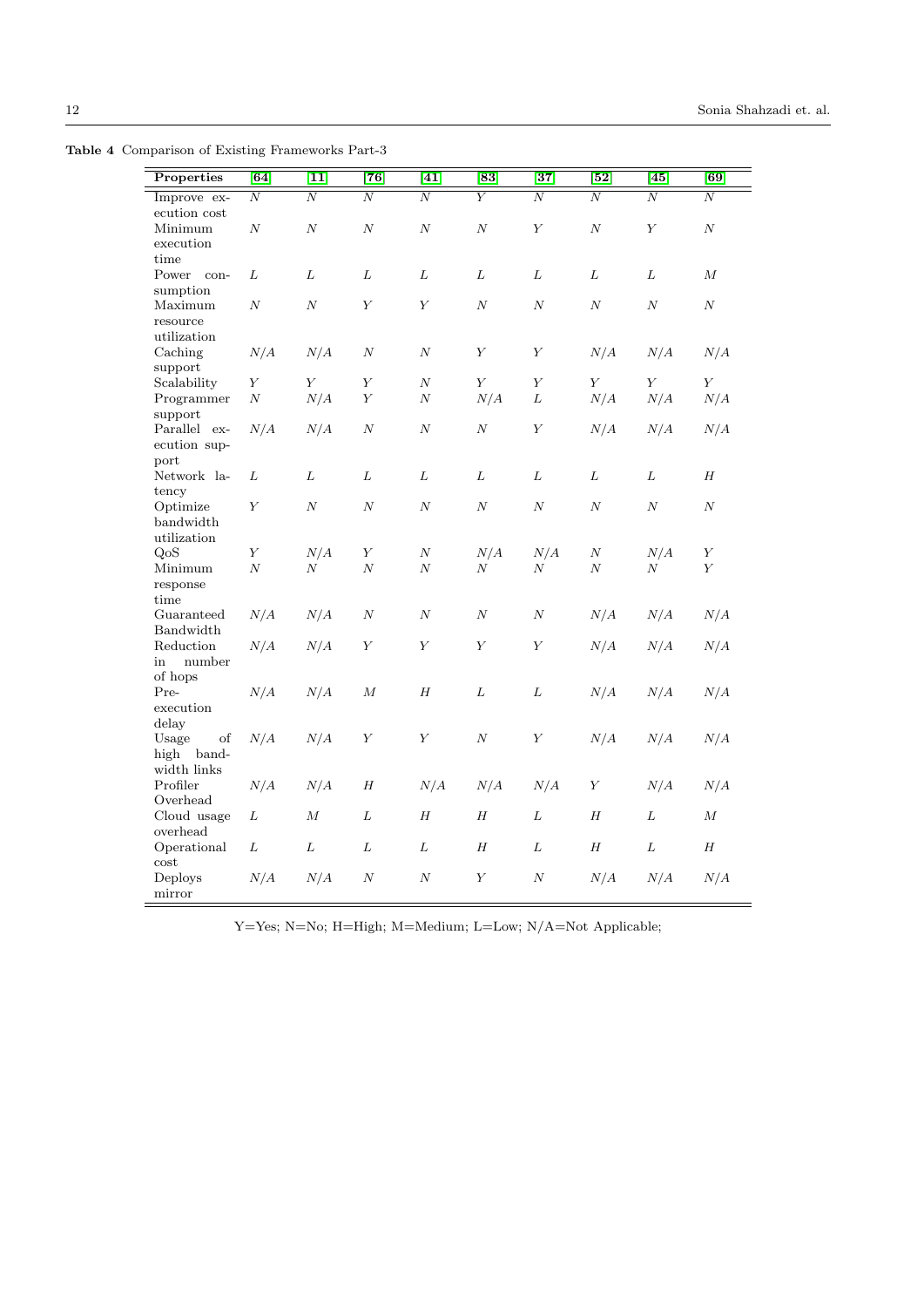Table 5 Comparison of Existing Frameworks Part-4

<span id="page-12-0"></span>

| Properties                                  | $\overline{[75]}$ | [82]             | [48]             | $\left[49\right]$ | $\bm{[33]}$      | [50]             | $\left[51\right]$ | $[38]$           | $[34]$           |
|---------------------------------------------|-------------------|------------------|------------------|-------------------|------------------|------------------|-------------------|------------------|------------------|
| Improve ex-                                 | $\overline{N}$    | $\overline{N}$   | Υ                | $\overline{N}$    | N                | Ν                | $\overline{Y}$    | N/A              | N/A              |
| ecution cost<br>Minimum                     | $\boldsymbol{Y}$  | $\cal N$         | $\boldsymbol{Y}$ | $\cal N$          | $\cal N$         | $\cal N$         | $\cal N$          | N/A              | N/A              |
| execution<br>time                           |                   |                  |                  |                   |                  |                  |                   |                  |                  |
| Power con-<br>sumption                      | L                 | L                | L                | L                 | $\boldsymbol{H}$ | $\cal L$         | L                 | ${\cal N}/A$     | ${\cal N}/A$     |
| Caching                                     | $\boldsymbol{Y}$  | N/A              | $\cal N$         | $\boldsymbol{Y}$  | N/A              | N/A              | $\boldsymbol{Y}$  | $\boldsymbol{Y}$ | $\boldsymbol{Y}$ |
| support<br>Scalability                      | $\cal N$          | $\boldsymbol{Y}$ | $\boldsymbol{Y}$ | $\boldsymbol{Y}$  | $\boldsymbol{Y}$ | Y                | $_{N}$            | N/A              | N/A              |
| Programmer<br>support                       | $\cal N$          | $\boldsymbol{Y}$ | $\boldsymbol{Y}$ | N/A               | N/A              | $\boldsymbol{Y}$ | $\boldsymbol{Y}$  | N/A              | N/A              |
| Parallel ex-<br>ecution sup-<br>port        | N/A               | N/A              | $\boldsymbol{Y}$ | $\cal N$          | N/A              | N/A              | $\cal N$          | $\cal N$         | $\cal N$         |
| Maximum<br>hit<br>cache<br>rate             | N/A               | $\boldsymbol{N}$ | $\cal N$         | Υ                 | $\cal N$         | $\cal N$         | $\cal N$          | N/A              | N/A              |
| Minimum<br>missed<br>deadlines              | N/A               | $\cal N$         | $\cal N$         | $\cal N$          | $\boldsymbol{Y}$ | $\cal N$         | $\cal N$          | N/A              | N/A              |
| Network la-<br>tency                        | L                 | $\boldsymbol{H}$ | N/A              | L                 | L                | $\cal M$         | L                 | N/A              | N/A              |
| QoS                                         | $_{N}$            | $\boldsymbol{Y}$ | $\cal N$         | $\boldsymbol{N}$  | $\cal N$         | $\boldsymbol{Y}$ | Ν                 | N/A              | N/A              |
| Guaranteed<br>Bandwidth                     | $_{N}$            | N/A              | $\boldsymbol{N}$ | $\cal N$          | N/A              | N/A              | $\cal N$          | $\cal N$         | $\boldsymbol{N}$ |
| Transmission<br>delay                       | $\cal M$          | $\boldsymbol{H}$ | H                | N/A               | N/A              | $\cal M$         | $\cal M$          | N/A              | N/A              |
| Reduction<br>number<br>in                   | $\cal N$          | N/A              | $\cal N$         | $\boldsymbol{Y}$  | N/A              | N/A              | $\boldsymbol{Y}$  | $\boldsymbol{Y}$ | $\boldsymbol{Y}$ |
| of hops<br>Fault toler-<br>ance             | Υ                 | $\boldsymbol{Y}$ | $\boldsymbol{Y}$ | N/A               | N/A              | $\cal N$         | $\cal N$          | N/A              | N/A              |
| Pre-<br>$\,$ execution<br>delay             | $\boldsymbol{H}$  | N/A              | $\boldsymbol{H}$ | L                 | N/A              | N/A              | $\boldsymbol{H}$  | L                | $\boldsymbol{H}$ |
| Usage<br>of<br>high<br>band-<br>width links | $\boldsymbol{Y}$  | N/A              | $\boldsymbol{Y}$ | $\boldsymbol{Y}$  | N/A              | N/A              | $\boldsymbol{Y}$  | $\boldsymbol{Y}$ | $\boldsymbol{Y}$ |
| Maximum<br>privacy and                      | N/A               | $\boldsymbol{N}$ | $\cal N$         | $\cal N$          | $\cal N$         | $\boldsymbol{Y}$ | $\boldsymbol{Y}$  | N/A              | N/A              |
| security<br>Maximum                         | N/A               | $\boldsymbol{Y}$ | $\cal N$         | $\cal N$          | $\cal N$         | $\cal N$         | $\cal N$          | N/A              | $\boldsymbol{Y}$ |
| throughput<br>Data trans-<br>fer overhead   | $\boldsymbol{H}$  | L                | $\boldsymbol{H}$ | N/A               | N/A              | $\boldsymbol{H}$ | L                 | $\boldsymbol{H}$ | N/A              |
| Profiler<br>Overhead                        | L                 | $\boldsymbol{H}$ | H                | $\cal M$          | $\boldsymbol{H}$ | $\boldsymbol{H}$ | $\boldsymbol{H}$  | N/A              | N/A              |
| Cloud usage<br>$\,$ overhead $\,$           | L                 | $\boldsymbol{H}$ | $\boldsymbol{H}$ | L                 | L                | L                | L                 | $\boldsymbol{H}$ | $\boldsymbol{H}$ |
| Operational<br>cost                         | L                 | $\boldsymbol{H}$ | ${\cal L}$       | L                 | $\cal L$         | ${\cal M}$       | ${\cal L}$        | N/A              | N/A              |
| Deploys                                     | $\cal N$          | N/A              | $\cal N$         | $\cal N$          | N/A              | N/A              | $\cal N$          | $\cal N$         | $\boldsymbol{N}$ |
| mirror<br>Partitioning<br>overhead          | $\boldsymbol{H}$  | $\boldsymbol{H}$ | $\boldsymbol{H}$ | N/A               | N/A              | $\boldsymbol{H}$ | L                 | N/A              | N/A              |
| Offloading<br>overhead                      | $\boldsymbol{H}$  | $\boldsymbol{H}$ | $\boldsymbol{H}$ | N/A               | N/A              | L                | $\boldsymbol{H}$  | N/A              | N/A              |
| Method call<br>overhead                     | L                 | $\boldsymbol{H}$ | $\boldsymbol{H}$ | N/A               | N/A              | $\boldsymbol{H}$ | $\boldsymbol{H}$  | N/A              | N/A              |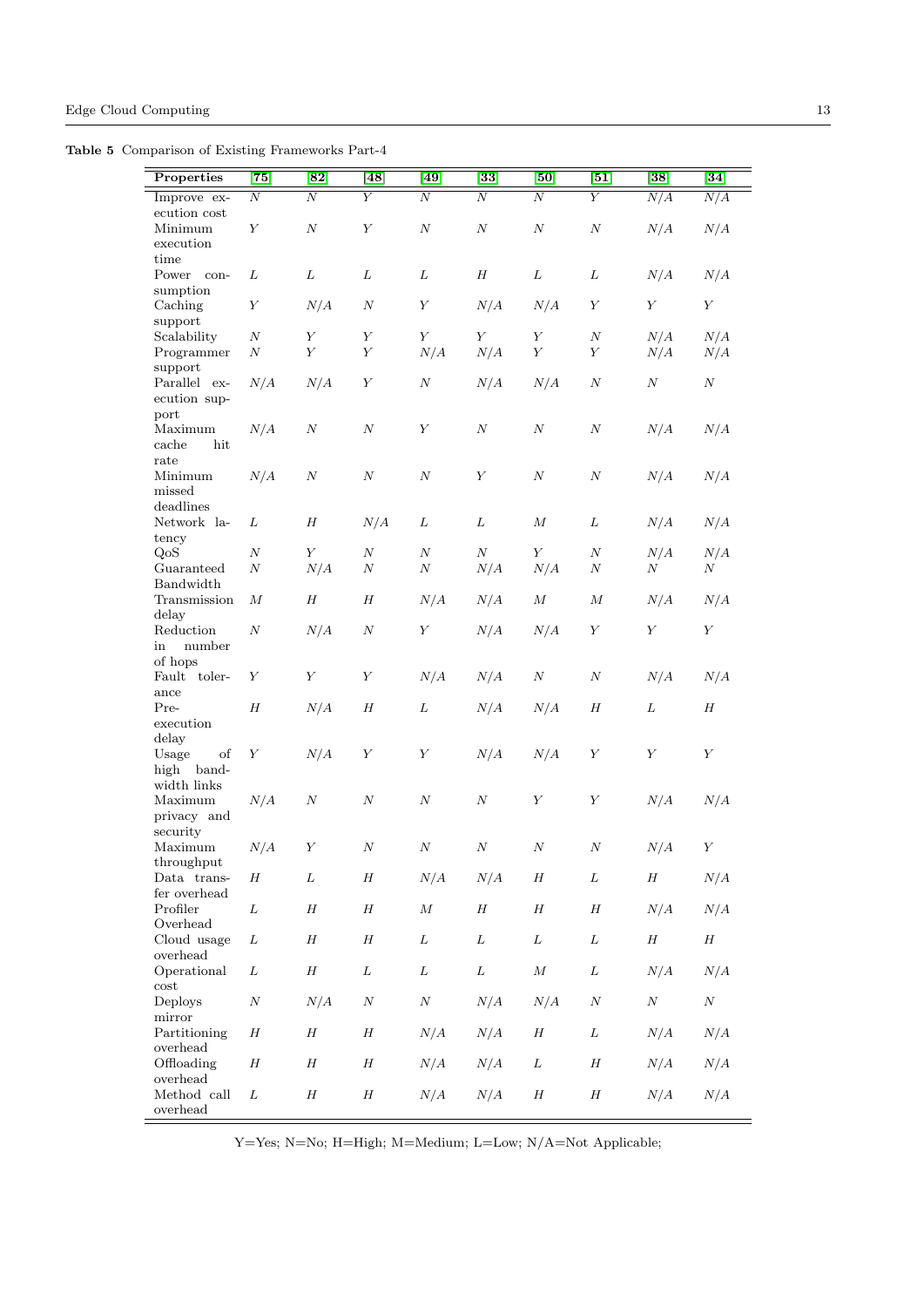# References

- <span id="page-13-15"></span>1. Elijah: Cloudlet-based Edge Computing. [http://](http://elijah.cs.cmu.edu/) [elijah.cs.cmu.edu/](http://elijah.cs.cmu.edu/). Accessed: 2017-07-19.
- <span id="page-13-2"></span>2. ETSI Mobile Edge Computing Portal. [http://www.etsi.org/technologies-clusters/]( http://www.etsi.org/technologies-clusters/technologies/mobile-edge-computing) [technologies/mobile-edge-computing]( http://www.etsi.org/technologies-clusters/technologies/mobile-edge-computing). Accessed: 2016-01-27.
- <span id="page-13-0"></span>3. Internet of Everything. [http://www.cisco.]( http://www.cisco.com/c/dam/en_us/about/ac79/docs/innov/IoE_Economy.pdf) [com/c/dam/en\\_us/about/ac79/docs/innov/IoE\\_]( http://www.cisco.com/c/dam/en_us/about/ac79/docs/innov/IoE_Economy.pdf) [Economy.pdf]( http://www.cisco.com/c/dam/en_us/about/ac79/docs/innov/IoE_Economy.pdf). Accessed: 2017-07-17.
- <span id="page-13-4"></span>4. ITU-T report about Tactile Internet, Aug 2014. [https://www.itu.int/dms\\_pub/itu-t/oth/](https://www.itu.int/dms_pub/itu-t/oth/23/01/T23010000230001PDFE.pdf) [23/01/T23010000230001PDFE.pdf](https://www.itu.int/dms_pub/itu-t/oth/23/01/T23010000230001PDFE.pdf). Accessed: 2016-01-27.
- <span id="page-13-16"></span>5. OpenEdgeComputing. [http://](http://openedgecomputing.org/) [openedgecomputing.org/](http://openedgecomputing.org/). Accessed: 2017-07-19.
- <span id="page-13-1"></span>6. RCRWireless. [http://www.]( http://www.rcrwireless.com/20160628/opinion/reality-check-50b-iot-devices-connected-2020-beyond-hype-reality-tag10) [rcrwireless.com/20160628/opinion/]( http://www.rcrwireless.com/20160628/opinion/reality-check-50b-iot-devices-connected-2020-beyond-hype-reality-tag10)  ${\tt reality-check-50b-iot-devices-connected-2020-bey}$  and  ${\tt w}$  the  ${\tt dy}$  thing  ${\tt dy}$  the  ${\tt dy}$  ching  $Data$  and Accessed: 2017-07-17.
- <span id="page-13-3"></span>7. Second white paper on Mobile Edge Computing from ETSI. [http://www.etsi.org/images/]( http://www.etsi.org/images/files/ETSIWhitePapers/etsi_wp11_mec_a_key_technology_towards_5g.pdf ) [files/ETSIWhitePapers/etsi\\_wp11\\_mec\\_a\\_]( http://www.etsi.org/images/files/ETSIWhitePapers/etsi_wp11_mec_a_key_technology_towards_5g.pdf ) [key\\_technology\\_towards\\_5g.pdf]( http://www.etsi.org/images/files/ETSIWhitePapers/etsi_wp11_mec_a_key_technology_towards_5g.pdf ). Accessed: 2016-01-27.
- <span id="page-13-18"></span>8. tactical-cloudlets. [https:](https://www.govtechworks.com/tactical-cloudlets-mobile-computing-readies-for-battle/#gs.T=_DGTc) [//www.govtechworks.com/](https://www.govtechworks.com/tactical-cloudlets-mobile-computing-readies-for-battle/#gs.T=_DGTc) [tactical-cloudlets-mobile-computing-readie](https://www.govtechworks.com/tactical-cloudlets-mobile-computing-readies-for-battle/#gs.T=_DGTc)s-for-bath Antonio Pescapé. On the integration of cloud [#gs.T=\\_DGTc](https://www.govtechworks.com/tactical-cloudlets-mobile-computing-readies-for-battle/#gs.T=_DGTc). Accessed: 2017-07-22.
- <span id="page-13-5"></span>9. Victor Bahl, Microsoft, 13 May 2015. [http:](http://research.microsoft.com/en-us/um/people/bahl/Present/Bahl_mDC_Keynote_May.pdf) [//research.microsoft.com/en-us/um/people/](http://research.microsoft.com/en-us/um/people/bahl/Present/Bahl_mDC_Keynote_May.pdf) [bahl/Present/Bahl\\_mDC\\_Keynote\\_May.pdf](http://research.microsoft.com/en-us/um/people/bahl/Present/Bahl_mDC_Keynote_May.pdf). Accessed: 2016-01-27.
- <span id="page-13-20"></span>10. Mohammad Aazam and Eui-Nam Huh. Fog computing and smart gateway based communication for cloud of things. In Future Internet of Things and Cloud (FiCloud), 2014 International Conference on, pages 464–470. IEEE, 2014.
- <span id="page-13-23"></span>11. Vamsi Subhash Achanta, Nishanth Talanki Sureshbabu, Varghese Thomas, M Lakshmi Sahitya, and Smitha Rao. Cloudlet-based multi-lingual dictionaries. In Services in Emerging Markets (ICSEM), 2012 Third International Conference on, pages 30– 36. IEEE, 2012.
- <span id="page-13-24"></span>12. Arif Ahmed and Ejaz Ahmed. A survey on mobile edge computing. In Intelligent Systems and Control (ISCO), 2016 10th International Conference on, pages 1–8. IEEE, 2016.
- <span id="page-13-14"></span>13. Ejaz Ahmed, Abdullah Gani, Muhammad Khurram Khan, Rajkumar Buyya, and Samee U Khan. Seamless application execution in mobile cloud computing: Motivation, taxonomy, and open chal-

lenges. Journal of Network and Computer Applications, 52:154–172, 2015.

- <span id="page-13-13"></span>14. Ejaz Ahmed, Abdullah Gani, Mehdi Sookhak, Siti Hafizah Ab Hamid, and Feng Xia. Application optimization in mobile cloud computing: Motivation, taxonomies, and open challenges. Journal of Network and Computer Applications, 52:52–68, 2015.
- <span id="page-13-6"></span>15. Ejaz Ahmed and Mubashir Husain Rehmani. Mobile edge computing: opportunities, solutions, and challenges, 2017.
- <span id="page-13-11"></span>16. Michael Till Beck and Marco Maier. Mobile edge computing: Challenges for future virtual network embedding algorithms, 2014.
- <span id="page-13-10"></span>17. Michael Till Beck, Martin Werner, Sebastian Feld, and Thomas Schimper. Mobile edge computing: A taxonomy. 2014.
- <span id="page-13-21"></span>18. Flavio Bonomi, Rodolfo Milito, Preethi Natarajan, and Jiang Zhu. Fog computing: A platform for in-
- Internet of Things: A Roadmap for Smart Environments, pages 169–186. Springer, 2014.
- <span id="page-13-19"></span>19. Flavio Bonomi, Rodolfo Milito, Jiang Zhu, and Sateesh Addepalli. Fog computing and its role in the internet of things. In Proceedings of the first edition of the MCC workshop on Mobile cloud computing, pages 13–16. ACM, 2012.
- <span id="page-13-8"></span>20. Alessio Botta, Walter De Donato, Valerio Persico,
- computing and internet of things. In Future Internet of Things and Cloud (FiCloud), 2014 International Conference on, pages 23–30. IEEE, 2014.
- <span id="page-13-17"></span>21. Alberto Ceselli, Marco Premoli, and Stefano Secci. Cloudlet network design optimization. In Proc. of IFIP Networking, 2015.
- <span id="page-13-7"></span>22. Shanzhi Chen, Hui Xu, Dake Liu, Bo Hu, and Hucheng Wang. A vision of iot: Applications, challenges, and opportunities with china perspective. IEEE Internet of Things journal, 1(4):349– 359, 2014.
- <span id="page-13-9"></span>23. Shuang Chen, Yanzhi Wang, and Massoud Pedram. A semi-markovian decision process based control method for offloading tasks from mobile devices to the cloud. In Global Communications Conference (GLOBECOM), 2013 IEEE, pages 2885–2890. IEEE, 2013.
- <span id="page-13-12"></span>24. Xu Chen, Lei Jiao, Wenzhong Li, and Xiaoming Fu. Efficient multi-user computation offloading for mobile-edge cloud computing. 2015.
- <span id="page-13-22"></span>25. Byung-Gon Chun, Sunghwan Ihm, Petros Maniatis, Mayur Naik, and Ashwin Patti. Clonecloud: elastic execution between mobile device and cloud. In Proceedings of the sixth conference on Computer sys-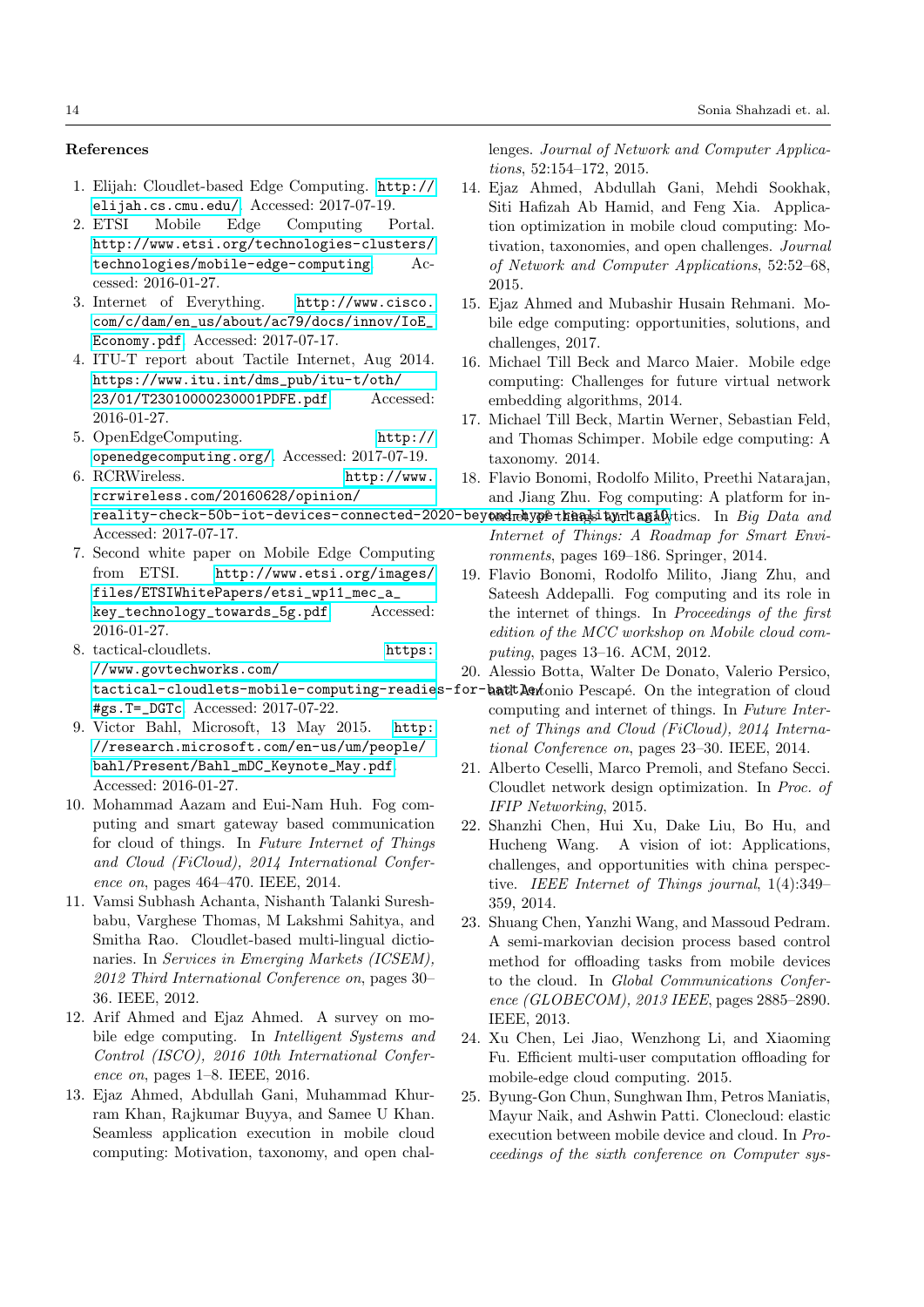tems, pages 301–314. ACM, 2011.

- <span id="page-14-11"></span>26. Byung-Gon Chun and Petros Maniatis. Augmented smartphone applications through clone cloud execution. In *HotOS*, volume 9, pages  $8-11$ , 2009.
- <span id="page-14-0"></span>27. Sarah Clinch, Jan Harkes, Adrian Friday, Nigel Davies, and Mahadev Satyanarayanan. How close is close enough? understanding the role of cloudlets in supporting display appropriation by mobile users. In Pervasive Computing and Communications (PerCom), 2012 IEEE International Conference on, pages 122–127. IEEE, 2012.
- <span id="page-14-2"></span>28. Peter Corcoran and Soumya Kanti Datta. Mobileedge computing and the internet of things for consumers: Extending cloud computing and services to the edge of the network. IEEE Consumer Electronics Magazine, 5(4):73–74, 2016.
- <span id="page-14-12"></span>29. Eduardo Cuervo, Aruna Balasubramanian, Dae-ki Cho, Alec Wolman, Stefan Saroiu, Ranveer Chandra, and Paramvir Bahl. Maui: making smartphones last longer with code offload. In Proceedings of the 8th international conference on Mobile systems, applications, and services, pages 49–62. ACM, 2010.
- <span id="page-14-3"></span>30. Amir Vahid Dastjerdi and Rajkumar Buyya. Fog computing: Helping the internet of things realize its potential. Computer, 49(8):112–116, 2016.
- <span id="page-14-6"></span>31. Mikael Desertot, Clement Escoffier, Philippe Lalanda, and Didier Donsez. Autonomic management of edge servers. In Self-Organizing Systems, pages 216–229. Springer, 2006.
- <span id="page-14-5"></span>32. Shuvashis Dey, Arjun Mukherjee, Himadri Sekhar Paul, and Arnab Pal. Challenges of using edge devices in iot computation grids. In Parallel and Distributed Systems (ICPADS), 2013 International Conference on, pages 564–569. IEEE, 2013.
- <span id="page-14-18"></span>33. Adam Dou, Vana Kalogeraki, Dimitrios Gunopulos, Taneli Mielikainen, and Ville H Tuulos. Misco: a mapreduce framework for mobile systems. In Proceedings of the 3rd international conference on pervasive technologies related to assistive environments, page 32. ACM, 2010.
- <span id="page-14-20"></span>34. Debessay Fesehaye, Yunlong Gao, Klara Nahrstedt, and Guijun Wang. Impact of cloudlets on interactive mobile cloud applications. In Enterprise Distributed Object Computing Conference (EDOC), 2012 IEEE 16th International, pages 123–132. IEEE, 2012.
- <span id="page-14-10"></span>35. Mohamed Firdhous, Osman Ghazali, and Suhaidi Hassan. Fog computing: Will it be the future of cloud computing? In Third International Conference on Informatics  $\mathcal{B}$  Applications, Kuala Terengganu, Malaysia, pages 8–15, 2014.
- <span id="page-14-13"></span>36. Ioana Giurgiu, Oriana Riva, Dejan Juric, Ivan Krivulev, and Gustavo Alonso. Calling the cloud: enabling mobile phones as interfaces to cloud applications. In Middleware 2009, pages 83–102. Springer, 2009.
- <span id="page-14-16"></span>37. Mark S Gordon, Davoud Anoushe Jamshidi, Scott A Mahlke, Zhuoqing Morley Mao, and Xu Chen. Comet: Code offload by migrating execution transparently. In OSDI, pages 93–106, 2012.
- <span id="page-14-19"></span>38. Sachin Goyal and John Carter. A lightweight secure cyber foraging infrastructure for resourceconstrained devices. In Mobile Computing Systems and Applications, 2004. WMCSA 2004. Sixth IEEE Workshop on, pages 186–195. IEEE, 2004.
- <span id="page-14-4"></span>39. Raffaella Grieco, Delfina Malandrino, and Vittorio Scarano. A scalable cluster-based infrastructure for edge-computing services. World Wide Web, 9(3):317–341, 2006.
- <span id="page-14-1"></span>40. Jayavardhana Gubbi, Rajkumar Buyya, Slaven Marusic, and Marimuthu Palaniswami. Internet of things (iot): A vision, architectural elements, and future directions. Future generation computer systems, 29(7):1645–1660, 2013.
- <span id="page-14-15"></span>41. Gonzalo Huerta-Canepa and Dongman Lee. A virtual cloud computing provider for mobile devices. In Proceedings of the 1st ACM Workshop on Mobile Cloud Computing & Services: Social Networks and Beyond, page 6. ACM, 2010.
- <span id="page-14-14"></span>42. Shih-Hao Hung, Chi-Sheng Shih, Jeng-Peng Shieh, Chen-Pang Lee, and Yi-Hsiang Huang. Executing mobile applications on the cloud: Framework and issues. Computers  $\mathcal C$  Mathematics with Applications, 63(2):573–587, 2012.
- <span id="page-14-9"></span>43. Yaser Jararweh, Ahmad Doulat, Omar AlQudah, Ejaz Ahmed, Mahmoud Al-Ayyoub, and Elhadj Benkhelifa. The future of mobile cloud computing: integrating cloudlets and mobile edge computing. In Telecommunications (ICT), 2016 23rd International Conference on, pages 1–5. IEEE, 2016.
- <span id="page-14-8"></span>44. Yaser Jararweh, Loai Tawalbeh, Fadi Ababneh, and Fahd Dosari. Resource efficient mobile computing using cloudlet infrastructure. In Mobile Ad-hoc and Sensor Networks (MSN), 2013 IEEE Ninth International Conference on, pages 373–377. IEEE, 2013.
- <span id="page-14-17"></span>45. Roelof Kemp, Nicholas Palmer, Thilo Kielmann, and Henri E Bal. Cuckoo: A computation offloading framework for smartphones. In MobiCASE, pages 59–79. Springer, 2010.
- <span id="page-14-7"></span>46. Kashif A Khan, Qi Wang, Chunbo Luo, Xinheng Wang, and Christos Grecos. Comparative study of internet cloud and cloudlet over wireless mesh networks for real-time applications. In SPIE Photonics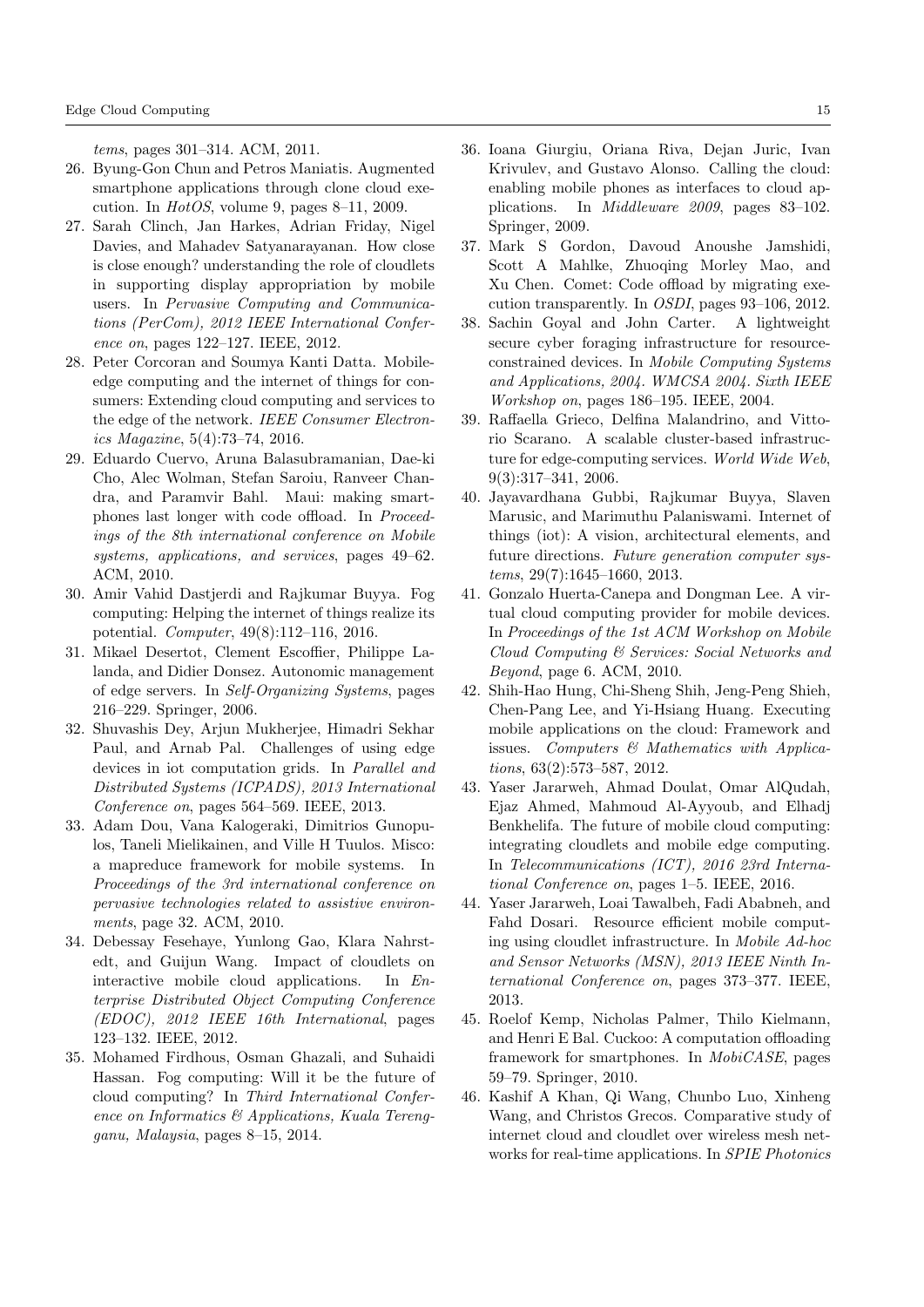Europe, pages 91390K–91390K. International Society for Optics and Photonics, 2014.

- <span id="page-15-4"></span>47. Kashif Ali Khan, Qi Wang, and Christos Grecos. Experimental framework of integrated cloudlets and wireless mesh networks. In Telecommunications Forum (TELFOR), 2012 20th, pages 190–193. IEEE, 2012.
- <span id="page-15-18"></span>48. Sokol Kosta, Andrius Aucinas, Pan Hui, Richard Mortier, and Xinwen Zhang. Thinkair: Dynamic resource allocation and parallel execution in the cloud for mobile code offloading. In INFOCOM, 2012 Proceedings IEEE, pages 945–953. IEEE, 2012.
- <span id="page-15-19"></span>49. Emmanouil Koukoumidis, Dimitrios Lymberopoulos, Karin Strauss, Jie Liu, and Doug Burger. Pocket cloudlets. ACM SIGARCH Computer Architecture News, 39(1):171–184, 2011.
- <span id="page-15-20"></span>50. Dejan Kovachev, Yiwei Cao, and Ralf Klamma. Augmenting pervasive environments with an xmppbased mobile cloud middleware. In Mobile Computing, Applications, and Services, pages 361–372. Springer, 2010.
- <span id="page-15-21"></span>51. Dejan Kovachev, Tian Yu, and Ralf Klamma. Adaptive computation offloading from mobile devices into the cloud. In Parallel and Distributed Processing with Applications (ISPA), 2012 IEEE 10th International Symposium on, pages 784–791. IEEE, 2012.
- <span id="page-15-17"></span>52. Byoung-Dai Lee. A framework for seamless execution of mobile applications in the cloud. In Recent advances in computer science and information engineering, pages 145–153. Springer, 2012.
- <span id="page-15-9"></span>53. Grace Lewis, Sebastián Echeverría, Soumya Simanta, Ben Bradshaw, and James Root. Tactical cloudlets: Moving cloud computing to the edge. In Military Communications Conference (MILCOM), 2014 IEEE, pages 1440–1446. IEEE, 2014.
- <span id="page-15-3"></span>54. Hongxing Li, Guochu Shou, Yihong Hu, and Zhigang Guo. Mobile edge computing: progress and challenges. In Mobile Cloud Computing, Services, and Engineering (MobileCloud), 2016 4th IEEE International Conference on, pages 83–84. IEEE, 2016.
- <span id="page-15-1"></span>55. Kuan-Ching Li, Qing Li, and Timothy K Shih. Cloud Computing and Digital Media: Fundamentals, Techniques, and Applications. CRC Press, 2014.
- <span id="page-15-6"></span>56. Yujin Li and Wenye Wang. The unheralded power of cloudlet computing in the vicinity of mobile devices. In Global Communications Conference (GLOBECOM), 2013 IEEE, pages 4994–4999. IEEE, 2013.
- <span id="page-15-10"></span>57. Yanchen Liu, Myung J Lee, and Yanyan Zheng. Adaptive multi-resource allocation for cloudlet-

based mobile cloud computing system. IEEE Transactions on Mobile Computing, 15(10):2398– 2410, 2016.

- <span id="page-15-12"></span>58. Tom H Luan, Longxiang Gao, Zhi Li, Yang Xiang, and Limin Sun. Fog computing: Focusing on mobile users at the edge. arXiv preprint arXiv:1502.01815, 2015.
- <span id="page-15-2"></span>59. Andrew Machen, Shiqiang Wang, Kin K Leung, Bong Jun Ko, and Theodoros Salonidis. Migrating running applications across mobile edge clouds: poster. In Proceedings of the 22nd Annual International Conference on Mobile Computing and Networking, pages 435–436. ACM, 2016.
- <span id="page-15-14"></span>60. Eugene E Marinelli. Hyrax: cloud computing on mobile devices using mapreduce. Technical report, DTIC Document, 2009.
- <span id="page-15-8"></span>61. Dusit Niyato, Ping Wang, Peter Chong Han Joo, Zhu Han, and Dong In Kim. Optimal energy management policy of a mobile cloudlet with wireless energy charging. In Smart Grid Communications (SmartGridComm), 2014 IEEE International Conference on, pages 728–733. IEEE, 2014.
- <span id="page-15-0"></span>62. M Patel, B Naughton, C Chan, N Sprecher, S Abeta, A Neal, et al. Mobile-edge computing introductory technical white paper. White Paper, Mobile-edge Computing (MEC) industry initiative, 2014.
- <span id="page-15-13"></span>63. Mugen Peng, Shi Yan, Kecheng Zhang, and Chonggang Wang. Fog computing based radio access networks: Issues and challenges. arXiv preprint arXiv:1506.04233, 2015.
- <span id="page-15-16"></span>64. Wang Qing, Hu Zheng, Wang Ming, and Liu Haifeng. Cactse: Cloudlet aided cooperative terminals service environment for mobile proximity content delivery. Communications, China, 10(6):47– 59, 2013.
- <span id="page-15-7"></span>65. JeanMarc Rawadi, Hassan Artail, and Haidar Safa. Providing local cloud services to mobile devices with inter-cloudlet communication. In Mediterranean Electrotechnical Conference (MELECON), 2014 17th IEEE, pages 134–138. IEEE, 2014.
- <span id="page-15-5"></span>66. Hayat Routaib, Elarbi Badidi, Mouna Elmachkour, Essaid Sabir, and Mohammed Elkoutbi. Modeling and evaluating a cloudlet-based architecture for mobile cloud computing. In Intelligent Systems: Theories and Applications (SITA-14), 2014 9th International Conference on, pages 1–7. IEEE, 2014.
- <span id="page-15-15"></span>67. Mahadev Satyanarayanan, Paramvir Bahl, Ramón Caceres, and Nigel Davies. The case for vm-based cloudlets in mobile computing. Pervasive Computing, IEEE, 8(4):14–23, 2009.
- <span id="page-15-11"></span>68. Kshamata Shenoy, Prachi Bhokare, and Unnathi Pai. Fog computing future of cloud comput-